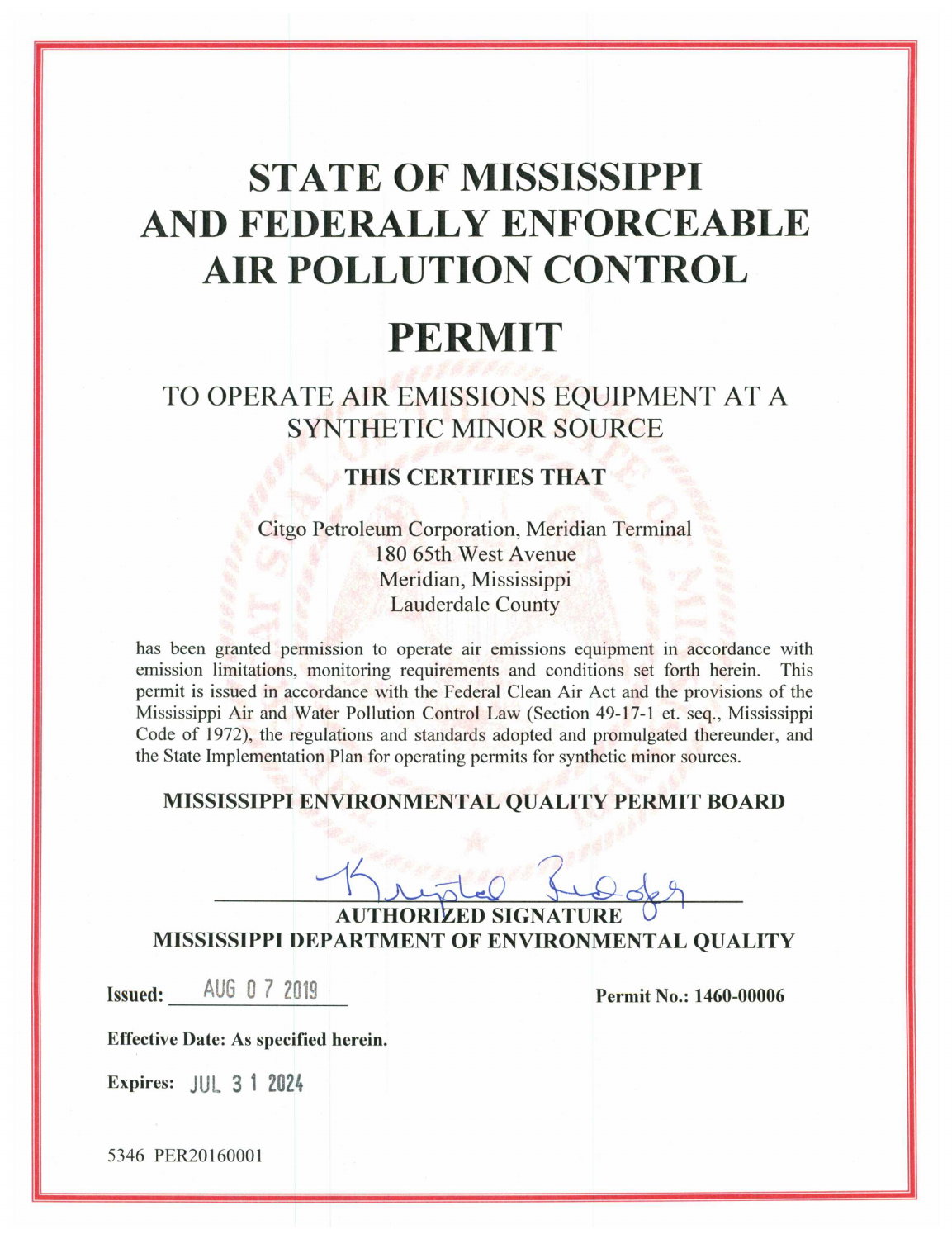#### **Section 1.**

#### **A. GENERAL CONDITIONS**

- 1. This permit is for air pollution control purposes only. (Ref.: 11 Miss. Admin. Code Pt. 2, R. 2.1.D.)
- 2. This permit is a Federally-approved permit to operate a synthetic minor source as described in 11 Miss. Admin. Code Pt. 2, R. 2.4.D. (Ref.: 11 Miss. Admin. Code Pt. 2, R. 2.4.D.)
- 3. Any activities not identified in the application are not authorized by this permit. (Ref.: Miss. Code Ann. 49-17-29 1.b)
- 4. The knowing submittal of a permit application with false information may serve as the basis for the Permit Board to void the permit issued pursuant thereto or subject the applicant to penalties for constructing or operating without a valid permit. (Ref.: 11 Miss. Admin. Code Pt. 2, R. 2.2.B(5).)
- 5. The issuance of a permit does not release the permittee from liability for constructing or operating air emissions equipment in violation of any applicable statute, rule, or regulation of state or federal environmental authorities. (Ref.: 11 Miss. Admin. Code Pt. 2, R. 2.2.B(7).)
- 6. It shall not be a defense for a permittee in an enforcement action that it would have been necessary to halt or reduce the permitted activity in order to maintain compliance with the conditions of this permit unless halting or reducing activity would create an imminent and substantial endangerment threatening the public health and safety of the lives and property of the people of this state. (Ref.: 11 Miss. Admin. Code Pt. 2, R. 2.2. $B(15)(a)$ .)
- 7. The issuance of this permit does not convey any property rights in either real or personal property, or any exclusive privileges, nor does it authorize any injury to private property or any invasion of personal rights, nor any infringement of Federal, State or local laws or regulations. (Ref.: 11 Miss. Admin. Code Pt. 2, R. 2.2.B(15)(c).)
- 8. The permittee shall allow the Mississippi Department of Environmental Quality Office of Pollution Control and the Mississippi Environmental Quality Permit Board and/or their authorized representatives, upon the presentation of credentials:
	- a) To enter upon the permittee's premises where an air emission source is located or in which any records are required to be kept under the terms and conditions of this permit, and
	- b) At reasonable times to have access to and copy any records required to be kept under the terms and conditions of this permit; to inspect any monitoring equipment or monitoring method required in this permit; and to sample any air emission.

(Ref.: Miss. Code Ann. 49-17-21)

- 9. Except for data determined to be confidential under the Mississippi Air & Water Pollution Control Law, all reports prepared in accordance with the terms of this permit shall be available for public inspection at the offices of the Mississippi Department of Environmental Quality Office of Pollution Control. (Ref.: Miss. Code Ann. 49-17-39)
- 10. Nothing herein contained shall be construed as releasing the permittee from any liability for damage to persons or property by reason of the installation, maintenance, or operation

5346 PER20160001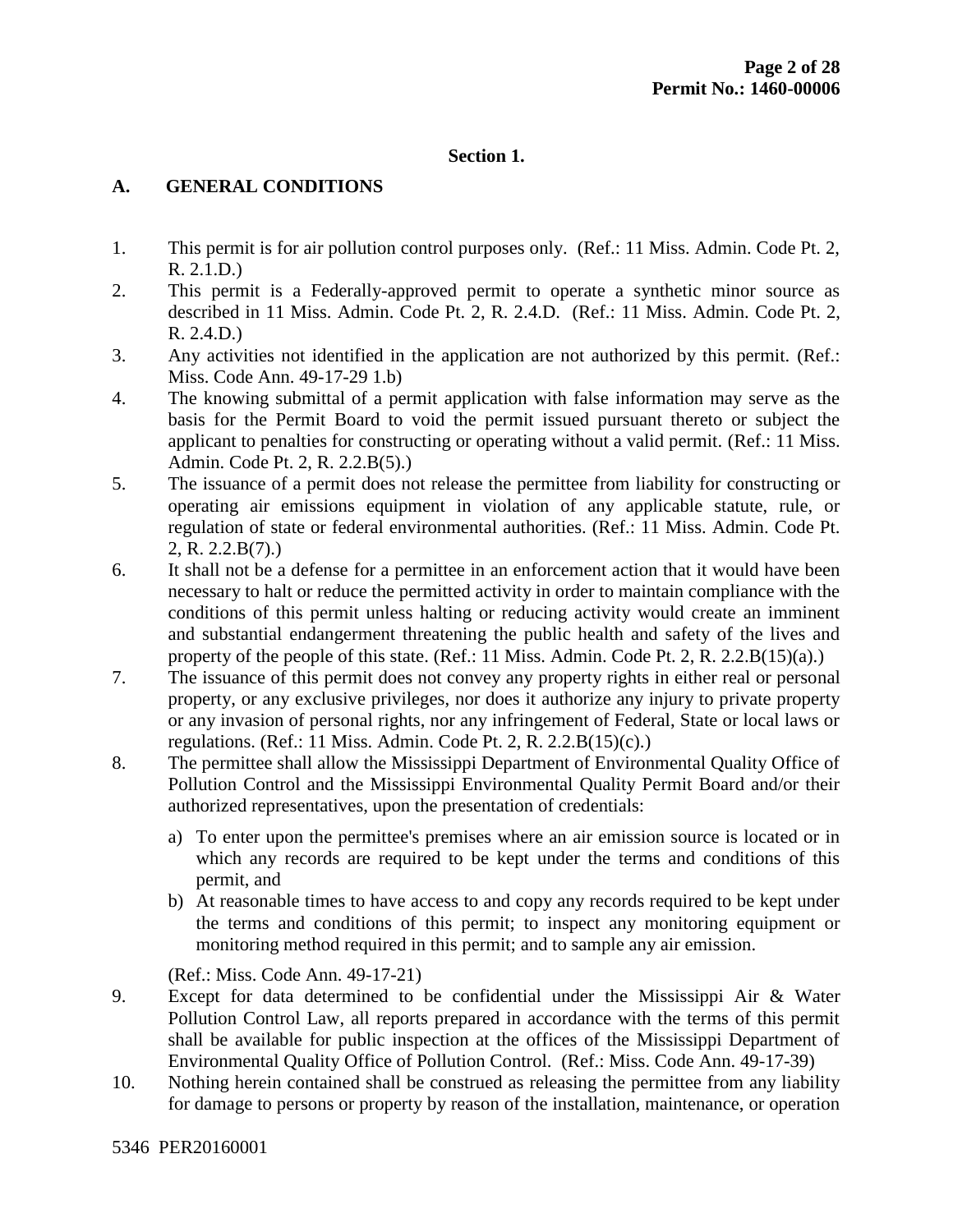of the air cleaning facility, or from compliance with the applicable statutes of the State, or with local laws, regulations, or ordinances. (Ref.: 11 Miss. Admin. Code Pt. 2, R.  $2.2.B(7)$ .

- 11. The provisions of this permit are severable. If any provision of this permit, or the application of any provision of this permit to any circumstances, is challenged or held invalid, the validity of the remaining permit provisions and/or portions thereof or their application to other persons or sets of circumstances, shall not be affected thereby. (Ref.: 11 Miss. Admin. Code Pt. 2, R. 2.1.D(7).)
- 12. This permit does not authorize a modification as defined in Regulation 11 Miss. Admin. Code Pt. 2, Ch.2., "Permit Regulations for the Construction and/or Operation of Air Emission Equipment." A modification may require a Permit to Construct and a modification of this permit. Modification is defined as "Any physical change in or change in the method of operation of a facility which increases the actual emissions or the potential uncontrolled emissions of any air pollutant subject to regulation under the Federal Act emitted into the atmosphere by that facility or which results in the emission of any air pollutant subject to regulation under the Federal Act into the atmosphere not previously emitted. A physical change or change in the method of operation shall not include:
	- a) Routine maintenance, repair, and replacement;
	- b) Use of an alternative fuel or raw material by reason of an order under Sections 2(a) and (b) of the Federal Energy Supply and Environmental Coordination Act of 1974 (or any superseding legislation) or by reason of a natural gas curtailment plan pursuant to the Federal Power Act;
	- c) Use of an alternative fuel by reason of an order or rule under Section 125 of the Federal Act;
	- d) Use of an alternative fuel or raw material by a stationary source which:
		- (1) The source was capable of accommodating before January 6, 1975, unless such change would be prohibited under any federally enforceable permit condition which was established after January 6, 1975, pursuant to 40 CFR 52.21 or under regulations approved pursuant to 40 CFR 51.166; or
		- (2) The source is approved to use under any permit issued under 40 CFR 52.21 or under regulations approved pursuant to 40CFR 51.66;
	- e) An increase in the hours of operation or in the production rate unless such change would be prohibited under any federally enforceable permit condition which was established after January 6, 1975, pursuant to 40 CFR 52.21 or under regulations approved pursuant to 40 CFR Subpart I or 40 CFR 51.166; or

f) Any change in ownership of the stationary source.

(Ref.: 11 Miss. Admin. Code Pt. 2, R. 2.1.C(15).)

#### **B. GENERAL OPERATIONAL CONDITIONS**

1. Should the Executive Director of the Mississippi Department of Environmental Quality declare an Air Pollution Emergency Episode, the permittee will be required to operate in accordance with the permittee's previously approved Emissions Reduction Schedule or, in the absence of an approved schedule, with the appropriate requirements specified in Regulation, 11 Miss. Admin. Code Pt. 2, "Regulations for the Prevention of Air Pollution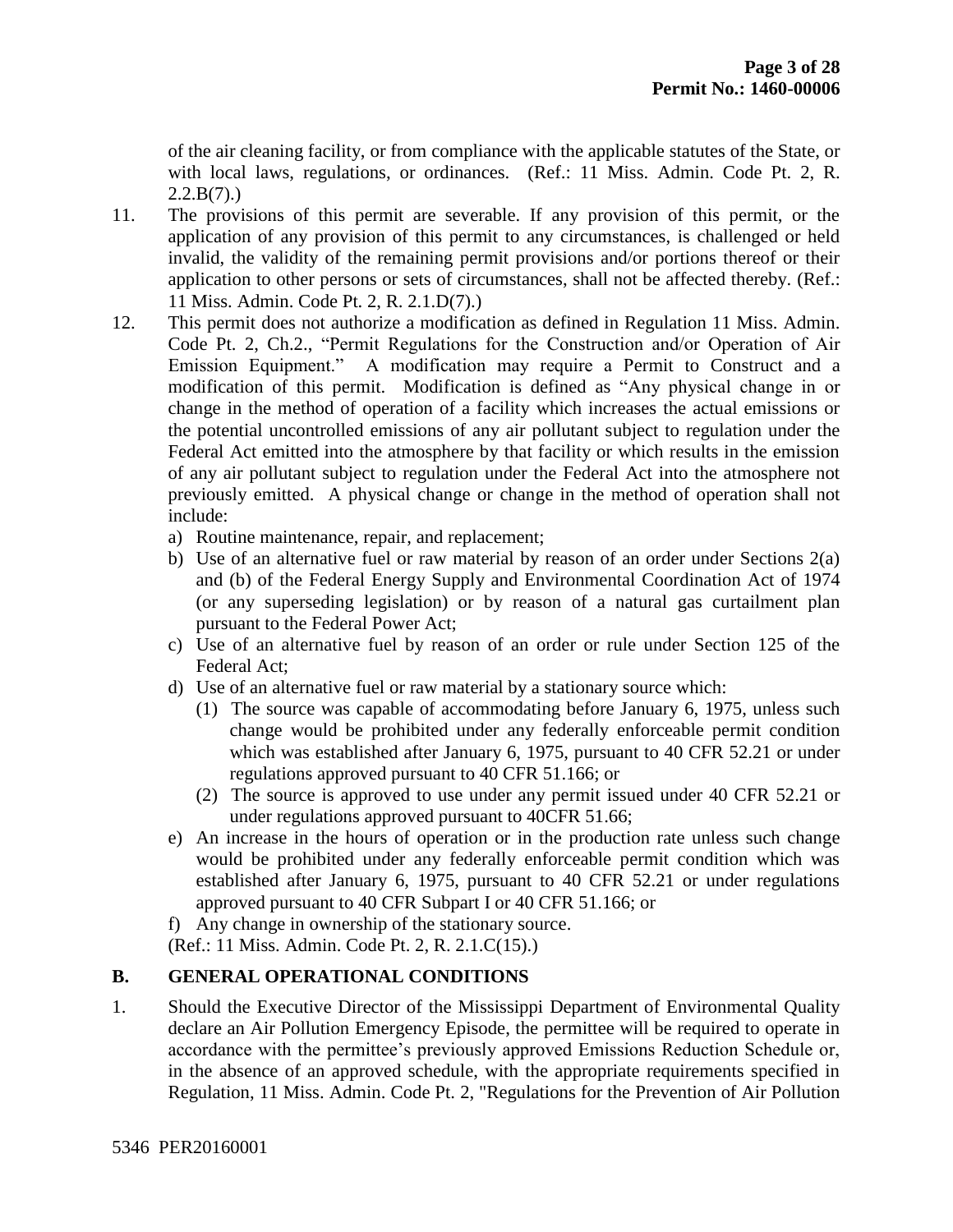Emergency Episodes" for the level of emergency declared. (Ref.: 11 Miss. Admin. Code Pt. 2, R. 2.10.)

- 2. Any diversion from or bypass of collection and control facilities is prohibited, except as provided for in 11 Miss. Admin. Code Pt. 2, R. 1.10., "Air Emission Regulations for the Prevention, Abatement, and Control of Air Contaminants." (Ref.: 11 Miss. Admin. Code Pt. 2, R. 1.10.)
- 3. Solids removed in the course of control of air emissions shall be disposed of in a manner such as to prevent the solids from becoming windborne and to prevent the materials from entering State waters without the proper environmental permits. (Ref.: Miss. Code Ann. 49-17-29 1.a(i and ii))
- 4. Except as otherwise specified herein, the permittee shall be subject to the following provisions with respect to upsets, startups, and shutdowns. a) Upsets
	- (1) For an upset defined in 11 Miss. Admin. Code Pt. 2, R. 1.2., the Commission may pursue an enforcement action for noncompliance with an emission standard or other requirement of an applicable rule, regulation, or permit. In determining whether to pursue enforcement action, and/or the appropriate enforcement action to take, the Commission may consider whether the source has demonstrated through properly signed contemporaneous operating logs or other relevant evidence the following:
		- (i) An upset occurred and that the source can identify the cause(s) of the upset;
		- (ii) The source was at the time being properly operated;
		- (iii) During the upset the source took all reasonable steps to minimize levels of emissions that exceeded the emission standard or other requirement of an applicable rule, regulation, or permit;
		- (iv) That within 5 working days of the time the upset began, the source submitted a written report to the Department describing the upset, the steps taken to mitigate excess emissions or any other noncompliance, and the corrective actions taken and;
		- (v) That as soon as practicable but no later than 24 hours of becoming aware of an upset that caused an immediate adverse impact to human health or the environment beyond the source boundary or caused a general nuisance to the public, the source provided notification to the Department.
	- (2) In any enforcement proceeding by the Commission, the source seeking to establish the occurrence of an upset has the burden of proof.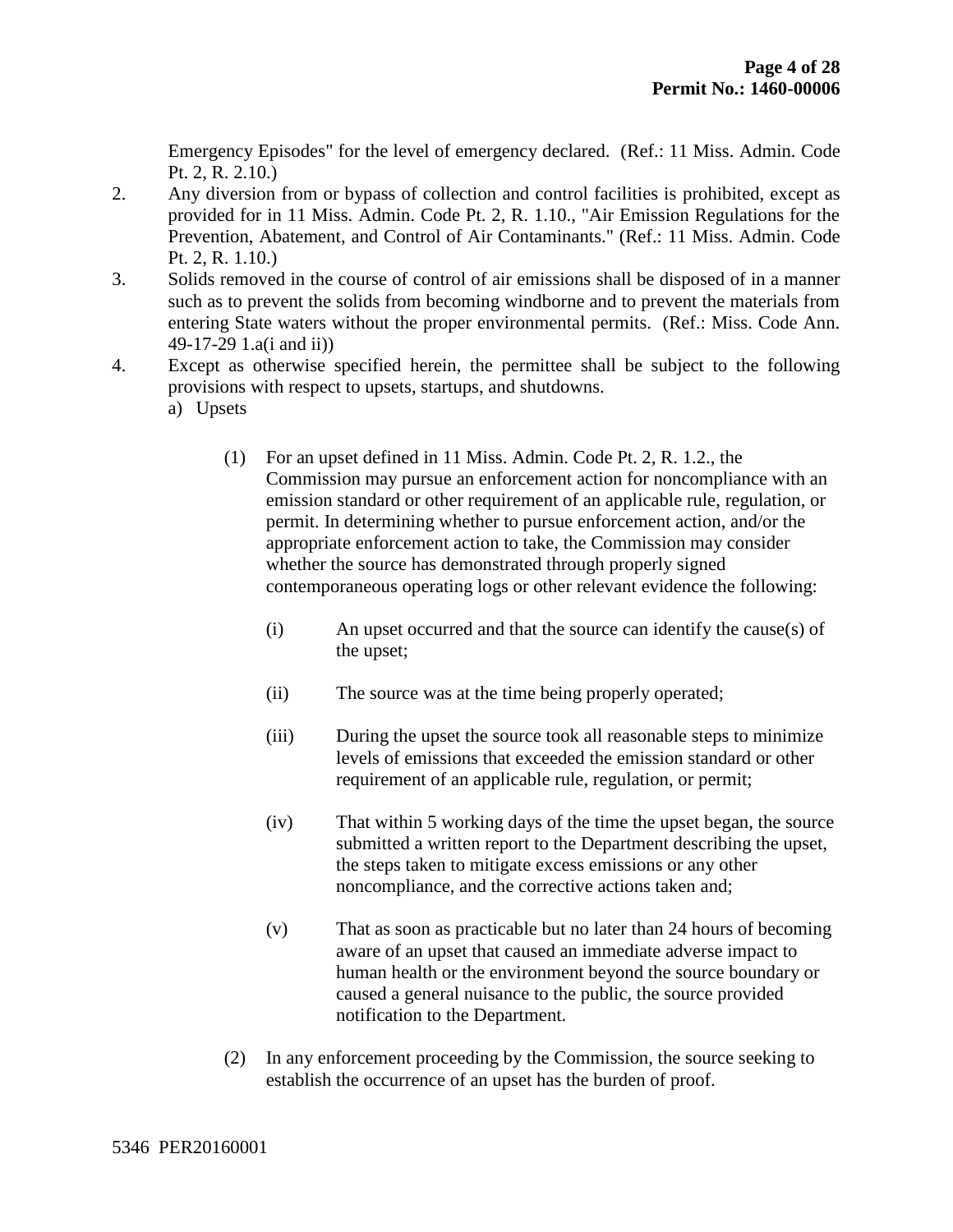- (3) This provision is in addition to any upset provision contained in any applicable requirement.
- (4) These upset provisions apply only to enforcement actions by the Commission and are not intended to prohibit EPA or third party enforcement actions.
- b) Startups and Shutdowns (as defined by 11 Miss. Admin. Code Pt. 2, R. 1.2.)
	- (1) Startups and shutdowns are part of normal source operation. Emission limitations apply during startups and shutdowns unless source specific emission limitations or work practice standards for startups and shutdowns are defined by an applicable rule, regulation, or permit.
	- (2) Where the source is unable to comply with existing emission limitations established under the State Implementation Plan (SIP) and defined in this regulation, 11 Mississippi Administrative Code, Part 2, Chapter 1, the Department will consider establishing source specific emission limitations or work practice standards for startups and shutdowns. Source specific emission limitations or work practice standards established for startups and shutdowns are subject to the requirements prescribed in 11 Miss. Admin. Code Pt. 2, R. 1.10.B(2)(a) through (e).
	- (3) Where an upset as defined in Rule 1.2 occurs during startup or shutdown, see the upset requirements above.

(Ref.: 11 Miss. Admin. Code Pt. 2, R. 1.10.)

- 5. Compliance Testing: Regarding compliance testing:
	- a) The results of any emissions sampling and analysis shall be expressed both in units consistent with the standards set forth in any Applicable Rules and Regulations or this permit and in units of mass per time.
	- b) Compliance testing will be performed at the expense of the permittee.
	- c) Each emission sampling and analysis report shall include but not be limited to the following:
		- (1) Detailed description of testing procedures;
		- (2) Sample calculation(s);
		- (3) Results; and
		- (4) Comparison of results to all Applicable Rules and Regulations and to emission limitations in the permit.
	- (Ref.: 11 Miss. Admin. Code Pt. 2, R. 2.6.B(3), (4), and (6).)

#### **C. PERMIT RENEWAL / MODIFICATION / TRANSFER / TERMINATION**

1. For renewal of this permit, the applicant shall make application not less than one-hundred eighty (180) days prior to the expiration date of the permit substantiated with current emissions data, test results or reports or other data as deemed necessary by the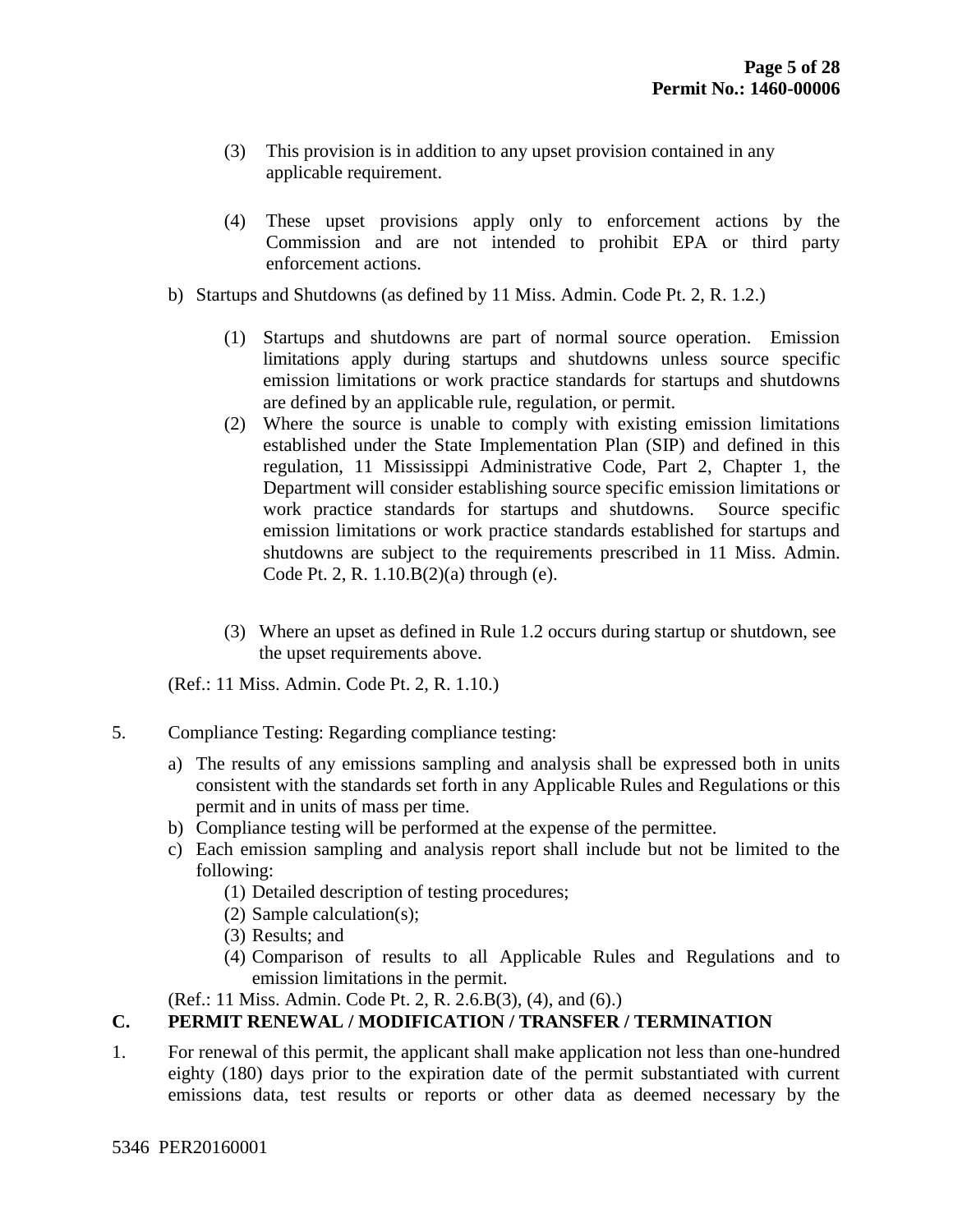Mississippi Environmental Quality Permit Board. If the applicant submits a timely and complete application pursuant to this paragraph and the Permit Board, through no fault of the applicant, fails to act on the application on or before the expiration date of the existing permit, the applicant shall continue to operate the stationary source under the terms and conditions of the expired permit, which shall remain in effect until final action on the application is taken by the Permit Board. Permit expiration terminates the source's ability to operate unless a timely and complete renewal application has been submitted. (Ref.: 11 Miss. Admin. Code Pt. 2, R. 2.8.)

- 2. The permittee shall furnish to the DEQ within a reasonable time any information the DEQ may request in writing to determine whether cause exists for modifying, revoking and reissuing, or terminating the permit or to determine compliance with the permit. Upon request, the permittee shall also furnish to the DEQ copies of records required to be kept by the permit or, for information claimed to be confidential, the permittee shall furnish such records to the DEQ along with a claim of confidentiality. The permittee may furnish such records directly to the Administrator along with a claim of confidentiality. (Ref.: 11 Miss. Admin. Code Pt. 2, R.  $2.2.B(15)(d)$ .)
- 3. The permit and/or any part thereof may be modified, revoked, reopened, and reissued, or terminated for cause. Sufficient cause for a permit to be reopened shall exist when an air emissions stationary source becomes subject to Title V. The filing of a request by the permittee for a permit modification, revocation and reissuance, or termination, or of a notification of planned changes or anticipated noncompliance does not stay any permit condition. (Ref.: 11 Miss. Admin. Code Pt. 2, R. 2.2.B(15)(b).)
- 4. After notice and opportunity for a hearing, this permit may be modified, suspended, or revoked in whole or in part during its term for cause including, but not limited to:
	- a) Persistent violation of any terms or conditions of this permit.
	- b) Obtaining this permit by misrepresentation or failure to disclose fully all relevant facts; or
	- c) A change in federal, state, or local laws or regulations that require either a temporary or permanent reduction or elimination of previously authorized air emission.
	- (Ref.: 11 Miss. Admin. Code Pt. 2, R. 2.2.C.)
- 5. This permit may only be transferred upon approval of the Mississippi Environmental Quality Permit Board. (Ref.: 11 Miss. Admin. Code Pt. 2, R. 2.16.B.)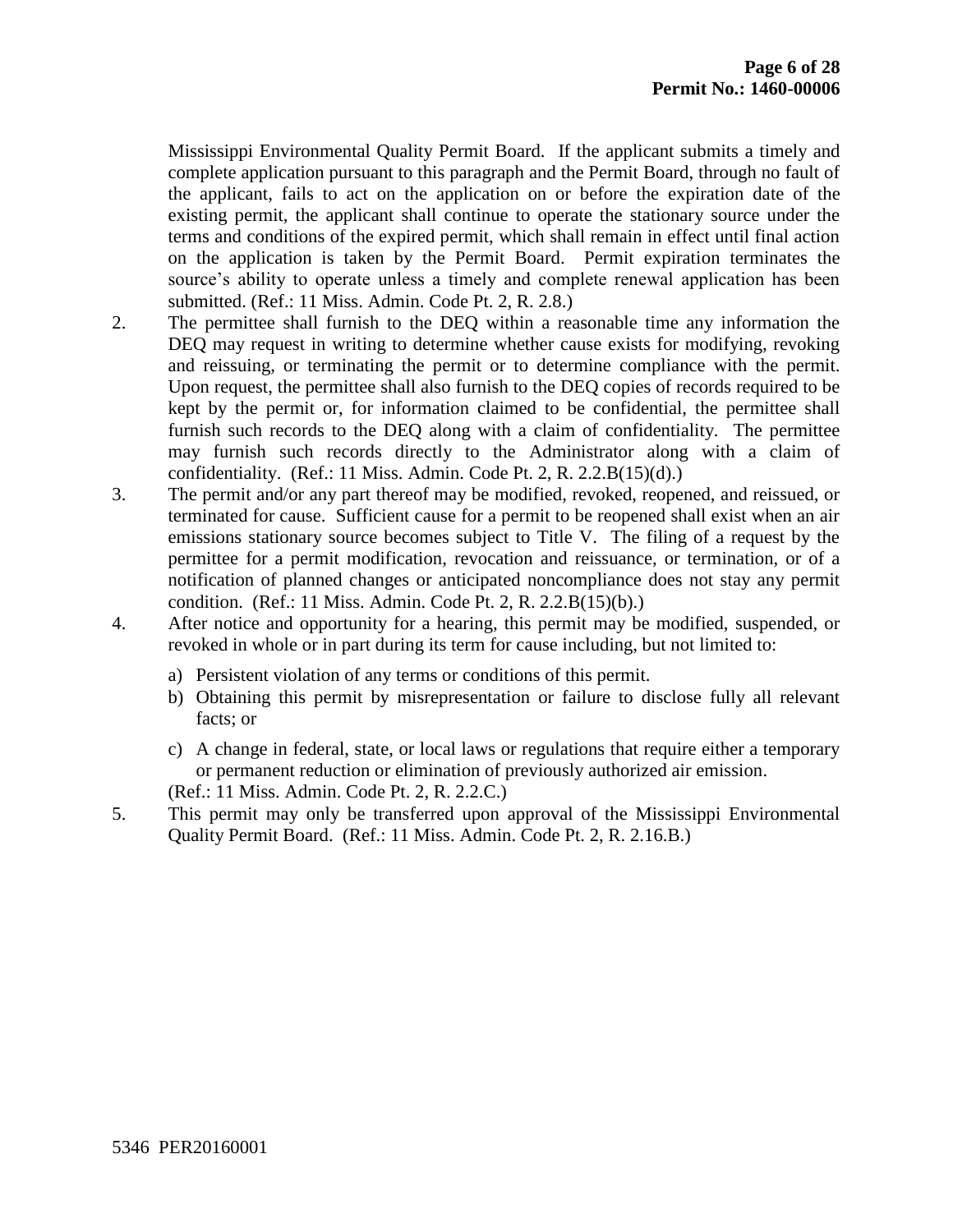#### **SECTION 2 EMISSION POINT DESCRIPTION**

The permittee is authorized to operate air emissions equipment, as described in the following table.

| <b>Emission</b><br>Point | <b>Description</b>                                                                                                                                                                  |
|--------------------------|-------------------------------------------------------------------------------------------------------------------------------------------------------------------------------------|
| AA-001                   | Tank #1<br>597,408 gallon Internal floating roof Tank with Vapor-Mounted Rim Seal<br>Gasoline or Diesel<br>Constructed prior to 8/7/1977                                            |
| AA-002                   | Tank #2<br>350,000 gallon External floating roof Tank with Liquid-Mounted Primary Seal and Secondary Rim-Mounted Seal<br><b>Gasoline</b> or Diesel<br>Constructed prior to 8/7/1977 |
| AA-003                   | Tank #3<br>197,000 gallon Fixed roof Tank<br>Distillate Fuel Oil #2<br>Constructed prior to 8/7/1977                                                                                |
| $AA-004$                 | Tank #4<br>198,000 gallon Fixed roof Tank<br>Distillate Fuel Oil #2<br>Constructed prior to 8/7/1977                                                                                |
| AA-005                   | Tank #5<br>398,000 gallon Fixed roof Tank<br>Distillate Fuel Oil #2<br>Constructed prior to 8/7/1977                                                                                |
| $AA-006$                 | Tank #6<br>714,000 gallon External floating roof Tank with Liquid-Mounted Primary Seal and Secondary Rim-Mounted Seal<br>Gasoline or Diesel<br>Constructed prior to 8/7/1977        |
| AA-007                   | Tank #7<br>1,688,000 gallon Internal floating roof Tank with Liquid-Mounted Primary Seal and Rim-mounted Secondary Seal<br>Gasoline or Diesel<br>Constructed prior to 8/7/1977      |
| AA-008                   | <b>CITGO Additive Tank</b><br>10,575 gallon Horizontal Tank<br>Generic Fuel Additive                                                                                                |
| AA-010                   | Petroleum Contact Water Tank<br>19,831 gallon Fixed roof Tank<br>Water bottoms (Calculated as Gasoline)                                                                             |
| AA-011                   | Pourback Tank<br>1,000 gallon Fixed roof Tank<br>Pourback (Calculated as Gasoline)                                                                                                  |
| AA-012                   | Rack Water Holding Tank<br>30,156 gallon Fixed roof Tank<br>Constructed prior to 8/7/1977<br>(Calculated as Gasoline and Bio-diesel)                                                |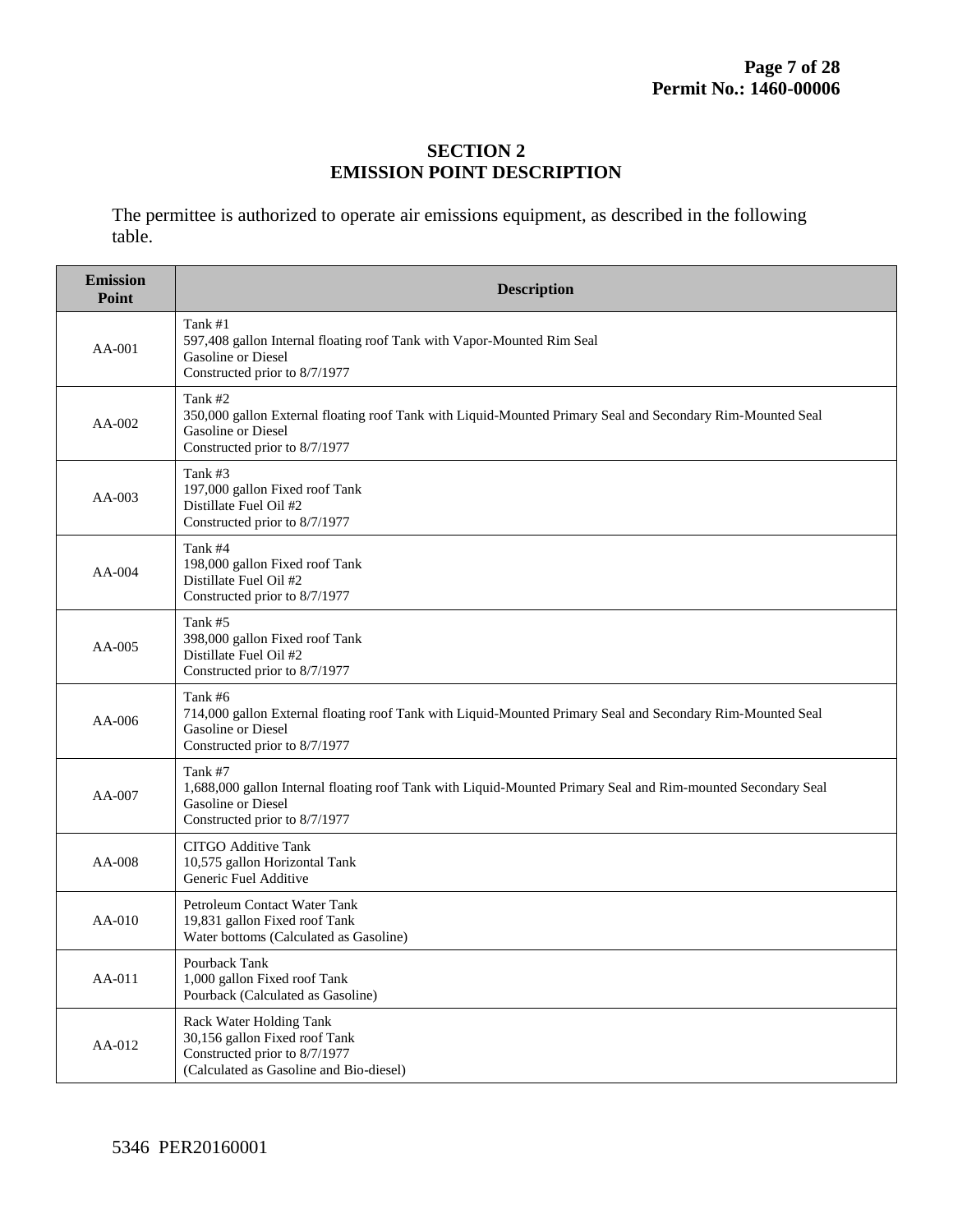| <b>Emission</b><br>Point | <b>Description</b>                                                                                                         |
|--------------------------|----------------------------------------------------------------------------------------------------------------------------|
| $AA-013$                 | 2,000 gallon Horizontal Tank<br>Diesel Fuel Additive                                                                       |
| $AA-014$                 | 1,000 gallon Horizontal Tank<br>Diesel Fuel Additive                                                                       |
| $AA-015$                 | Tank #15<br>30,000 gallon Vertical Fixed roof Tank<br>Ethanol                                                              |
| $AA-016$                 | Tank $#16$<br>30,000 gallon Vertical Fixed roof Tank<br>Ethanol                                                            |
| $AA-017$                 | Tank #17<br>30,000 gallon Vertical Fixed roof Tank<br>Ethanol                                                              |
| AA-096                   | Petroleum Contact Water Sump<br>8,636 gallon Horizontal Underground Fixed roof Tank<br>Rack Water (Calculated as Gasoline) |
| AA-099                   | 80 MMBTU/hr Natural gas-fired Vapor Combustion Unit<br>Vapor collection system used to control emissions from Loading Rack |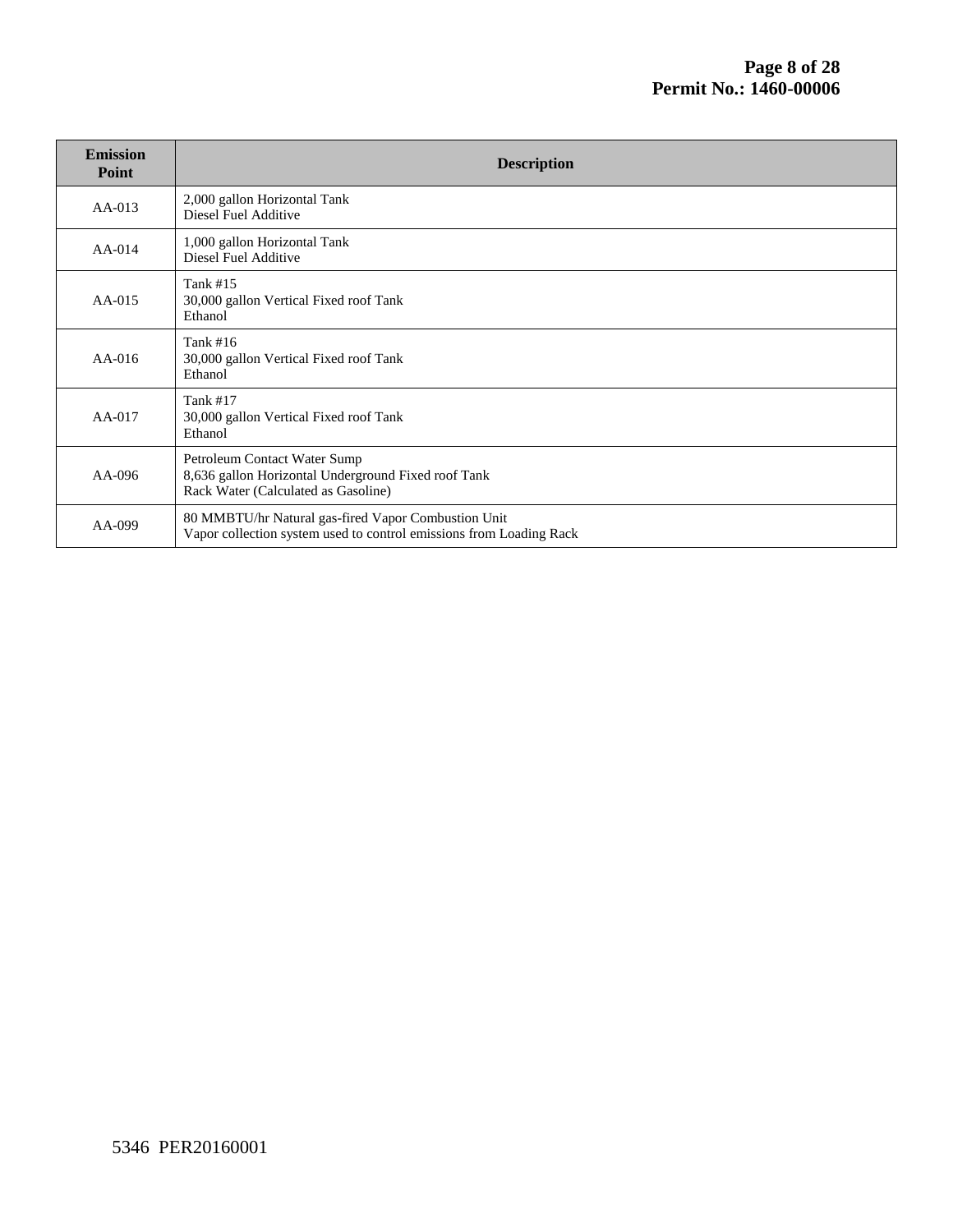| <b>Emission</b><br>Point                 | <b>Applicable Requirement</b>                                                                                                                                                                                             | <b>Condition</b><br>Number(s) | Pollutant/<br><b>Parameter</b> | <b>Limitation/Standard</b>     |
|------------------------------------------|---------------------------------------------------------------------------------------------------------------------------------------------------------------------------------------------------------------------------|-------------------------------|--------------------------------|--------------------------------|
| Facility-Wide                            | 11 Miss. Admin. Code Pt. 2, R. 1.3.A.                                                                                                                                                                                     | 3.1                           | Smoke                          | Opacity $\leq 40\%$            |
|                                          | 11 Miss. Admin. Code Pt. 2, R. 1.3.B.                                                                                                                                                                                     | 3.2                           |                                |                                |
|                                          | 11 Miss. Admin. Code Pt. 2, R. 2.2.B(10).                                                                                                                                                                                 | 3.3                           | Throughput                     | <b>Operational Requirement</b> |
|                                          | 40 CFR 60.500(a), (b), 60.501                                                                                                                                                                                             |                               |                                | General Applicability          |
|                                          | (Standards of Performance for Bulk Gasoline)<br>Terminals)                                                                                                                                                                | 3.4                           | <b>VOC</b>                     |                                |
|                                          | 40 CFR 60, Subpart XX                                                                                                                                                                                                     |                               |                                |                                |
|                                          | 40 CFR 63.11081(a)(4), 63.11082(a), (d)                                                                                                                                                                                   |                               |                                |                                |
|                                          | (National Emission Standards for Hazardous Air<br>Pollutants for Source Category: Gasoline Distribution<br>Bulk Terminals, Bulk Plants, and Pipeline Facilities)                                                          | 3.5                           | <b>HAP</b>                     | General Applicability          |
|                                          | 40 CFR 63, Subpart BBBBBB                                                                                                                                                                                                 |                               |                                |                                |
| AA-002<br>AA-006                         | 11 Miss. Admin. Code Pt. 2, R. 2.2.B(10).                                                                                                                                                                                 | 3.6                           | Design                         | <b>Operational Requirement</b> |
| $AA-001$<br>AA-002<br>$AA-006$<br>AA-007 | 40 CFR 63.11087(a), Item 2(d) of Table 1 to Subpart<br><b>BBBBBB, Subpart BBBBBB</b><br>40 CFR 63.1063(a), (b)<br>(National Emission Standards for Storage Vessels<br>(Tanks) – Control Level 2)<br>40 CFR 63, Subpart WW | 3.7                           | <b>HAP</b>                     | <b>Operational Requirement</b> |
| $AA-099$                                 | 11 Miss. Admin. Code Pt. 2, R. 1.3.D(1)(b).                                                                                                                                                                               | 3.8                           | <b>PM</b><br>(Filterable only) | $E = 0.8808*I^{-0.1667}$       |
|                                          | 40 CFR 60.502(a), (b), (d), Subpart XX                                                                                                                                                                                    |                               |                                | <b>Operational Requirement</b> |
|                                          | 40 CFR 63.11088(a), Item 1(b) of Table 2, Subpart<br><b>BBBBBB</b>                                                                                                                                                        | 3.9                           | <b>VOC</b>                     |                                |
|                                          | 40 CFR 60.502(h), (i), Subpart XX                                                                                                                                                                                         | 3.10                          |                                | <b>Operational Requirement</b> |

#### **SECTION 3 EMISSION LIMITATIONS AND STANDARDS**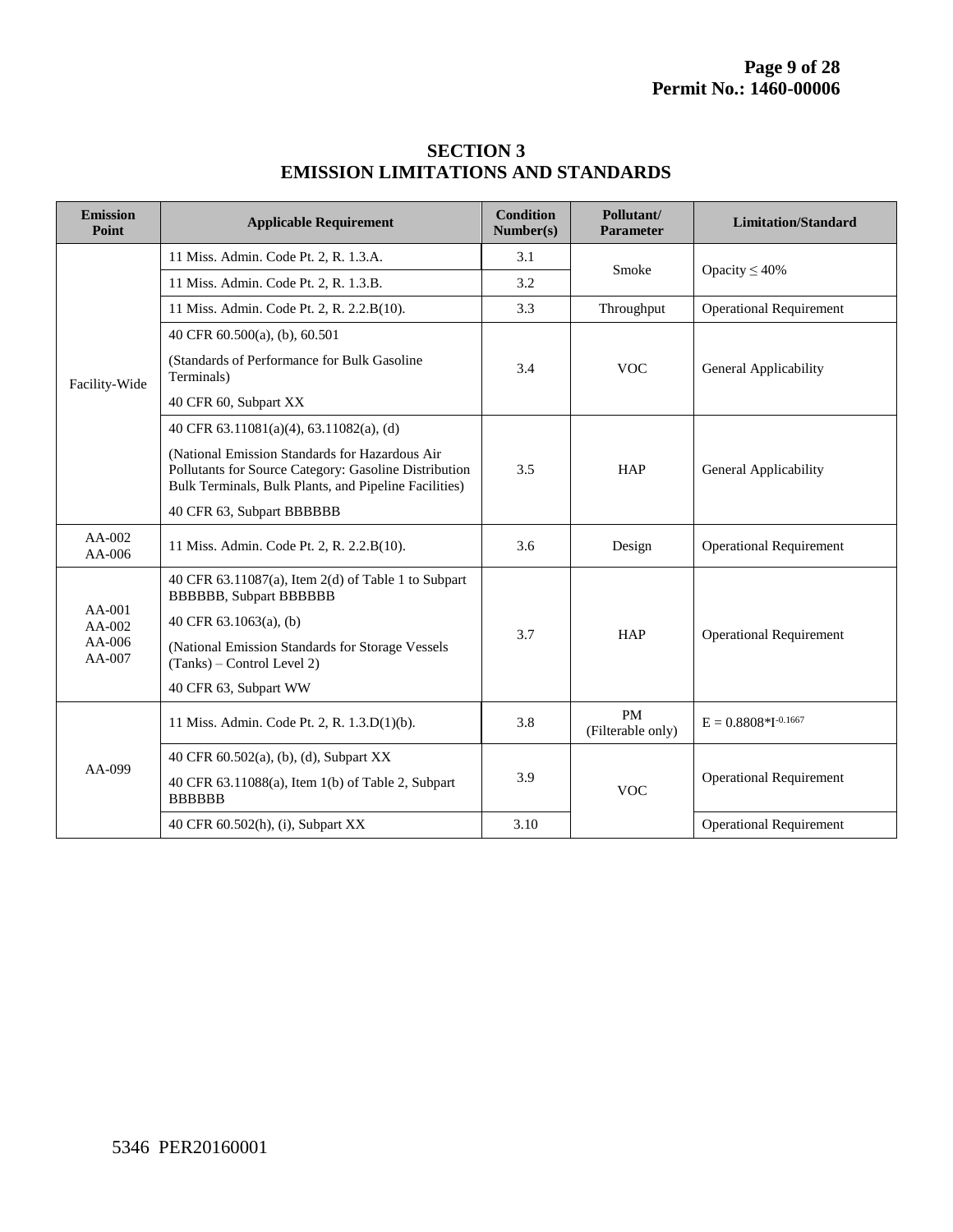- 3.1. For the entire facility, the permittee shall not cause, permit, or allow the emission of smoke from a point source into the open air from any manufacturing, industrial, commercial or waste disposal process which exceeds 40 percent opacity subject to the exceptions provided in (a) and (b).
	- a) Startup operations may produce emissions which exceed 40 percent opacity for up to fifteen minutes per startup in any one hour and not to exceed three startups per stack in any twenty-four-hour period.
	- b) Emissions resulting from soot blowing operations shall be permitted provided such emissions do not exceed 60 percent opacity, and provided further that the aggregate duration of such emissions during any twenty-four-hour period does not exceed ten minutes per billion BTU gross heating value of fuel in any one hour.

#### (Ref.: 11 Miss. Admin. Code Pt. 2, R. 1.3.A.)

3.2. For the entire facility, the permittee shall not cause, allow, or permit the discharge into the ambient air from any point source or emissions, any air contaminant of such opacity as to obscure an observer's view to a degree in excess of 40 percent opacity, equivalent to that provided in Condition 3.1.

(Ref.: 11 Miss. Admin. Code Pt. 2, R. 1.3.B.)

- 3.3. For the entire facility, the permittee shall limit the following throughputs:
	- a) Maximum annual gasoline throughput shall not exceed 176,000,000 gallons per year  $(gal/yr)$ .
	- b) Maximum annual diesel throughput shall not exceed 120,000,000 gal/yr.
	- c) Maximum annual ethanol throughput shall not exceed 26,400,000 gal/yr.

The throughput limits for gasoline, diesel, and ethanol shall be based on a 12-month rolling total.

(Ref.: 11 Miss. Admin. Code Pt. 2, R. 2.2.B(10).)

3.4. For the entire facility, the facility was constructed after December 17, 1980, and is a bulk gasoline terminal with a gasoline throughput greater than 19,997 gallons per day, while also operating a loading rack controlled by a vapor combustion unit. The facility is defined as an affected facility by the Standards of Performance for Bulk Gasoline Terminals; therefore, the facility is subject to and shall comply with all applicable requirements of the Standards of Performance for Bulk Gasoline Terminals (40 CFR 60, Subpart XX) and General Provisions (40 CFR 60, Subpart A). (Ref.: 40 CFR 60.500(a),(b), 60.501, Subpart XX)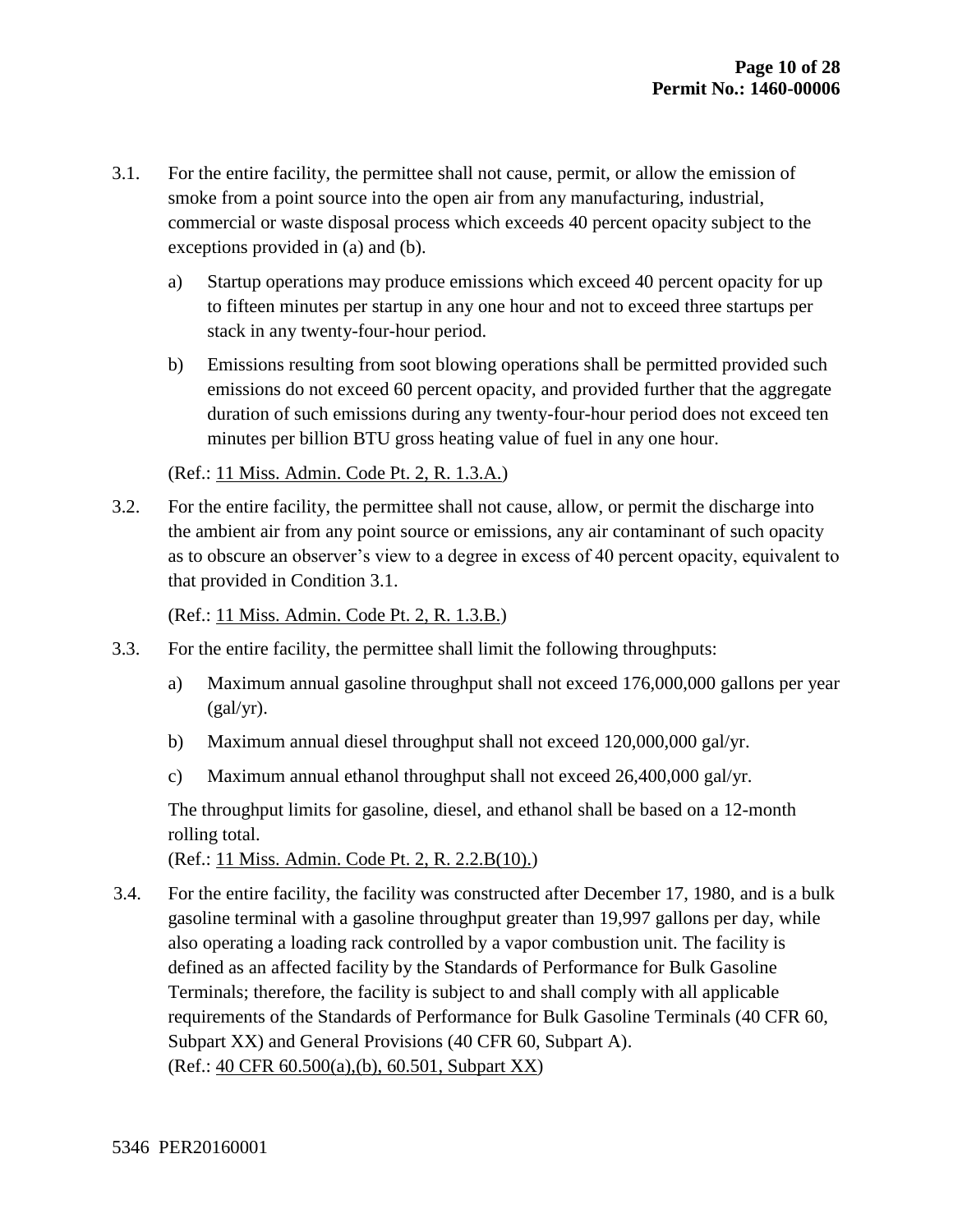- 3.5. For the entire facility, the facility is defined as a bulk gasoline terminal because the facility has a gasoline throughput greater than 20,000 gallons per day. The facility was constructed prior to 2006 and is an area source of hazardous air pollutant (HAP) emissions. The facility is subject to and shall comply with all applicable requirements of National Emission Standards for Hazardous Air Pollutants for Source Category: Gasoline Distribution Bulk Terminals, Bulk Plants, and Pipeline Facilities (40 CFR 63, Subpart BBBBBB) and General Provisions (40 CFR 63, Subpart A). (Ref.: 40 CFR 63.11081(a)(4), 63.11082(a), (d), Subpart BBBBBB)
- 3.6. For Emission Points AA-002 and AA-006, the permittee shall install and maintain a storage tank pole float system as required by the "Storage Tank Emission Reduction Partnership program" between the Environmental Protection Agency and CITGO Petroleum Corporation. (Ref.: 11 Miss. Admin. Code Pt. 2, R. 2.2.B(10).)
- 3.7. For Emission Points AA-001, AA-002, and AA-006, and AA-007, the permittee shall meet the following design and operational requirements:
	- a) For Emission Points AA-001 and AA-007, the internal floating roof tanks shall be equipped with either a liquid-mounted seal, a mechanical shoe seal, or two seals mounted above the other, the lower seal may be vapor-mounted. AA-001 is equipped with a vapor-mounted seal; therefore, the internal floating roof tank shall be completely emptied and degassed for the purposes of modifying the tank to meet the design requirements of  $63.1063(a)(1)(i)$ . The permittee shall submit a request of modification to the Office of Pollution Control by August  $7<sup>th</sup>$ , 2020.
	- b) For Emission Points AA-002 and AA-006, the external floating roof tanks shall be equipped with one of the following seal configurations: a liquid-mounted seal and a secondary seal or a mechanical shoe seal and a secondary seal configured according to  $63.1063(a)(1)(ii)(B)$ .
	- c) The openings through the deck fittings of the floating roofs shall be equipped as described:
		- 1) Each opening except those for automatic bleeder vents (vacuum breaker vents) and rim space vents shall have its lower edge below the surface of the stored liquid.
		- 2) Each opening except those for automatic bleeder vents (vacuum breaker vents), rim space vents, leg sleeves, and deck drains shall be equipped with a deck cover. The deck cover shall be equipped with a gasket between the cover and the deck.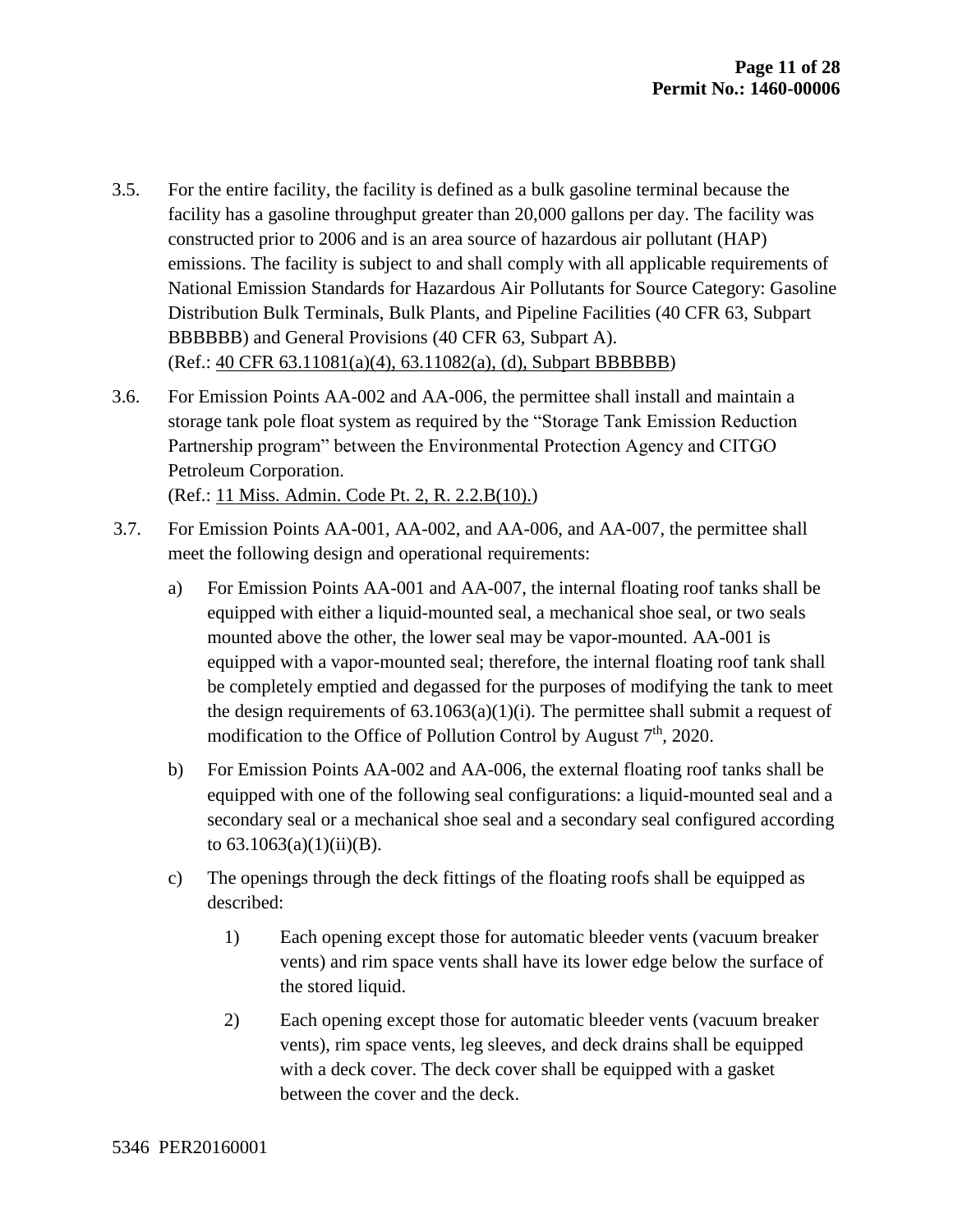- 3) Each automatic bleeder vent (vacuum breaker vent) and rim space vent shall be equipped with a gasketed lid, pallet, flapper, or other closure device.
- 4) Each opening for a fixed roof support column may be equipped with a flexible fabric sleeve seal instead of a deck cover.
- 5) Each opening for a sample well or deck drain (that empties into the stored liquid) may be equipped with a slit fabric seal or similar device that covers at least 90 percent of the opening, instead of a deck cover.
- 6) Each cover on access hatches and gauge float wells shall be designed to be bolted or fastened when closed.
- 7) Each opening for an unslotted guidepole shall be equipped with a pole wiper, and each unslotted guidepole shall be equipped with a gasketed cap on the top of the guidepole.
- 8) Each opening for a slotted guidepole shall be equipped with one of the control device configurations specified in the following:
	- i. A pole wiper and a pole float. The wiper or seal of the pole float shall be at or above the height of the pole wiper.
	- ii. A pole wiper and a pole sleeve.
- d) The floating roof shall float on the stored liquid surface at all times, except when the floating roof is supported by its leg supports or other support devices (e.g., hangers from the fixed roof). When AA-001, AA-002, AA-006, and AA-007 is storing liquid, but the liquid depth is insufficient to float the floating roof, the process of filling to the point of refloating the floating roof shall be continuous and shall be performed as soon as practical. Each cover over an opening in the floating roof, except for automatic bleeder vents (vacuum breaker vents) and rim space vents, shall be closed at all times, except when the cover must be open for access. Each automatic bleeder vent (vacuum breaker vent) and rim space vent shall be closed at all times, except when required to be open to relieve excess pressure or vacuum, in accordance with the manufacturer's design. Each unslotted guidepole cap shall be closed at all times except when gauging the liquid level or taking liquid samples.

#### (Ref.: 40 CFR 63.11087(a), Item 2(d) to Subpart BBBBBB, Subpart BBBBBB; 40 CFR 63.1063(a), (b), Subpart WW)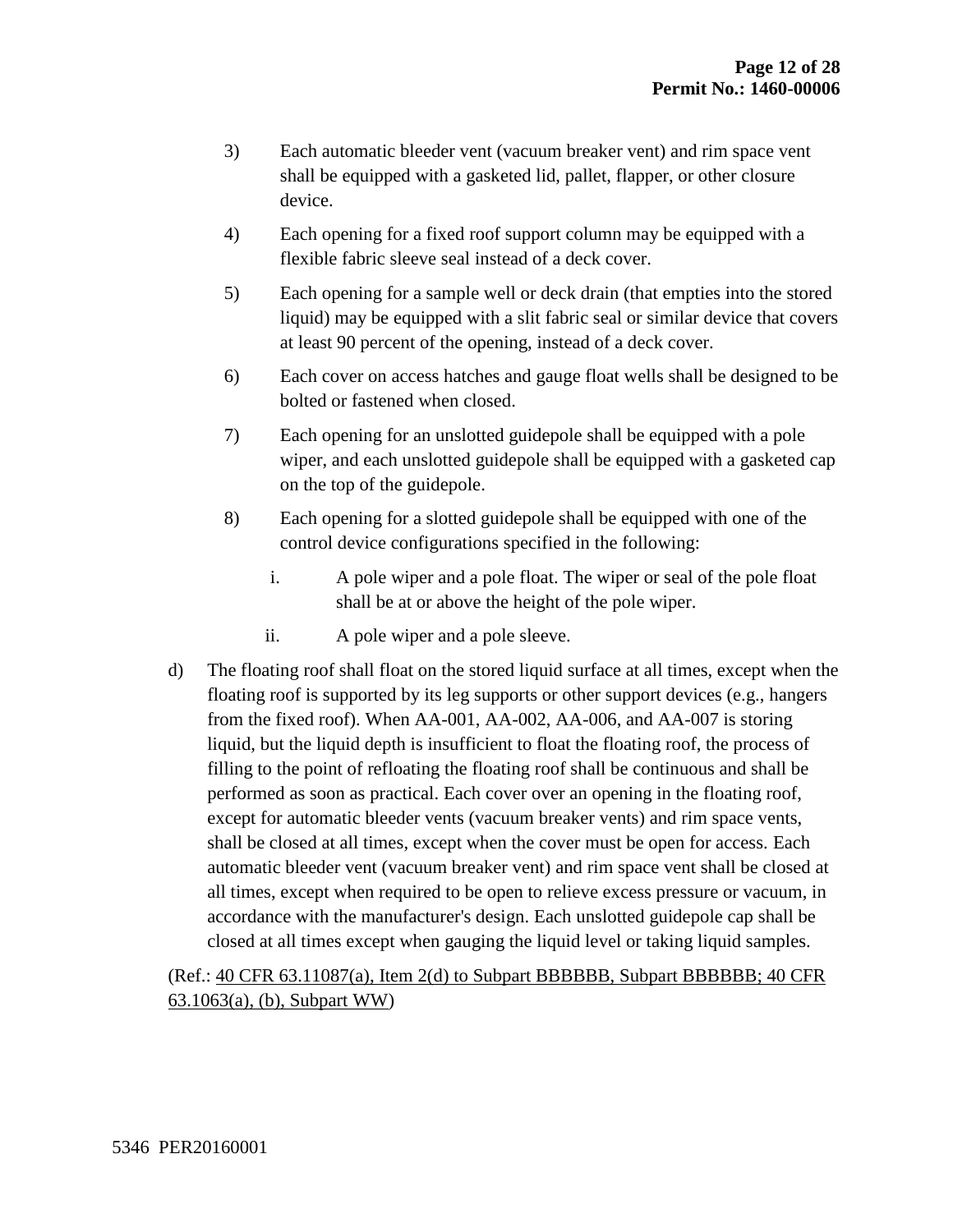3.8. For Emission Point AA-099, the maximum permissible emission of ash and/or particulate matter from fossil fuel burning installations of equal to or greater than 10 million BTU per hour per heat input shall not exceed an emission rate as determined by the relationship

$$
E=0.8808\,*\,I^{-0.1667}
$$

where E is the emission rate in pounds per million BTU per hour heat input and I is the heat input in millions of BTU per hour.

(Ref.: 11 Miss. Admin. Code Pt. 2, R. 1.3.D(1)(b).)

3.9. For Emission Point AA-099, emissions to the atmosphere from the vapor collection system due to the loading of liquid product into gasoline tank trucks are not to exceed 35 milligrams, 13.07 pounds per hour (lb/hr) and 57.27 tons per year (tpy), of total organic compounds per liter of gasoline loaded. The collection system associated with Emission Point AA-099 shall not allow any total organic compounds vapors collected at one loading rack pass to another loading rack.

By meeting the more stringent limit of 35 mg/l for Subpart XX, the facility will also be meeting the 80 mg/l from Subpart BBBBBB. (Ref.: 40 CFR 60.502(a), (b), (d), Subpart XX; 40 CFR 63.11088(a), Item 1(b) to Table 2 to Subpart BBBBBB, Subpart BBBBBB)

3.10. For Emission Point AA-099, the permittee shall ensure the vapor collection and liquid loading equipment is designed and operated to prevent gauge pressure in the delivery tank from exceeding 4,500 pascals (450 mm of water) during product loading. No pressure-vacuum vent in Emission Point AA-099 shall begin to open at a system pressure less than 4,500 pascals (450 mm of water). (Ref.: 40 CFR 60.502(h), (i), Subpart XX)

5346 PER20160001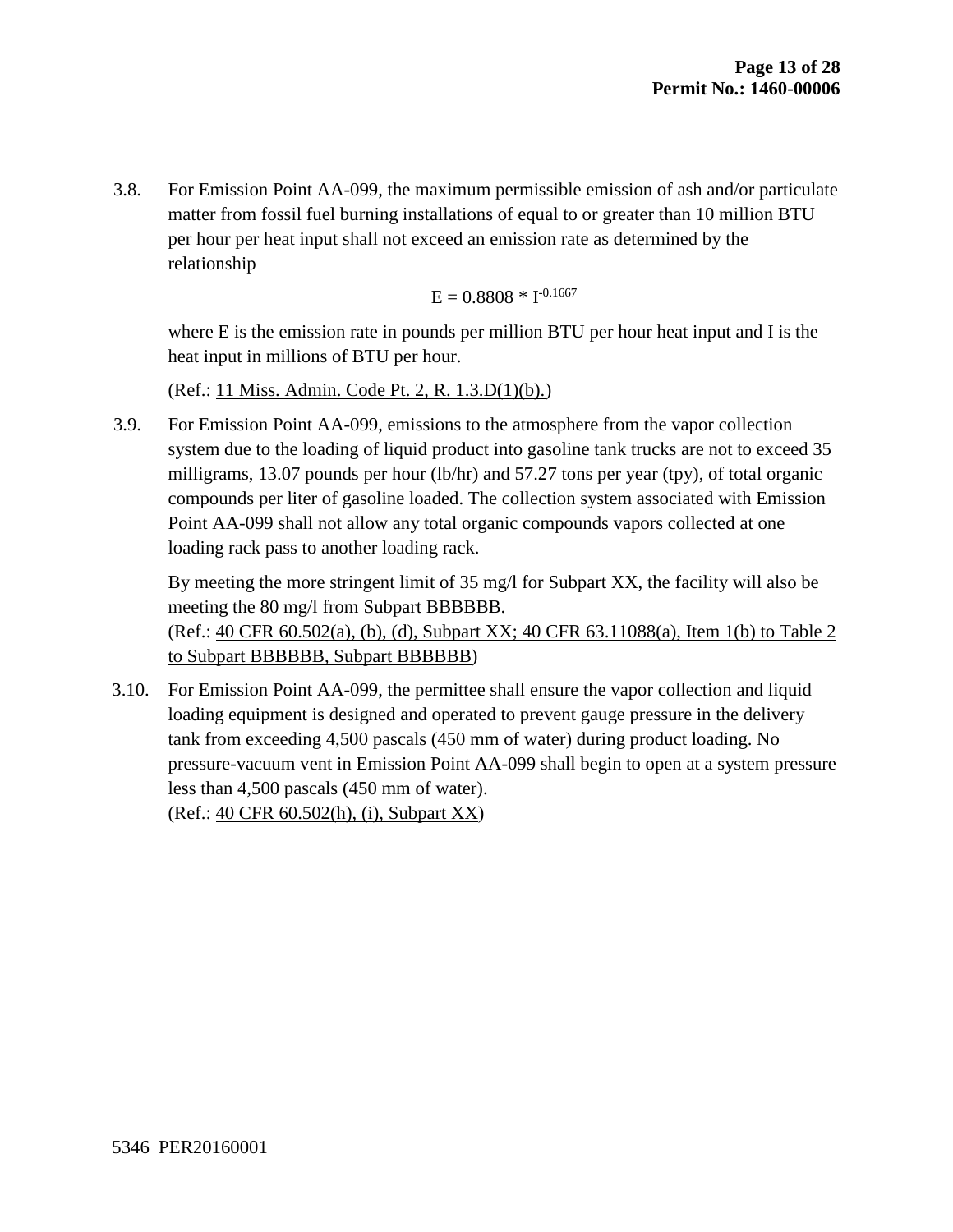#### **SECTION 4 WORK PRACTICES**

| <b>Emission</b><br><b>Point</b> | <b>Applicable Requirement</b>      | <b>Condition</b><br>Number(s) | Pollutant/<br><b>Parameter</b> | <b>Work Practice</b>                               |
|---------------------------------|------------------------------------|-------------------------------|--------------------------------|----------------------------------------------------|
| Facility-Wide                   | 40 CFR 63.11085(a), Subpart BBBBBB | 4.1                           | <b>HAP</b>                     | Safety and good air pollution control<br>practices |

4.1. For the entire facility, the permittee must, at all times, operate and maintain in a manner consistent with safety and good air pollution control practices for minimizing emissions. Determination of whether such operation and maintenance procedures are be used will be based on information available to the Office of Pollution Control, which may include, but is not limited to, monitoring results, review of operation and maintenance procedures, review of operation and maintenance records, and inspection of the source. (Ref.: 40 CFR 63.11085(a), Subpart BBBBBB)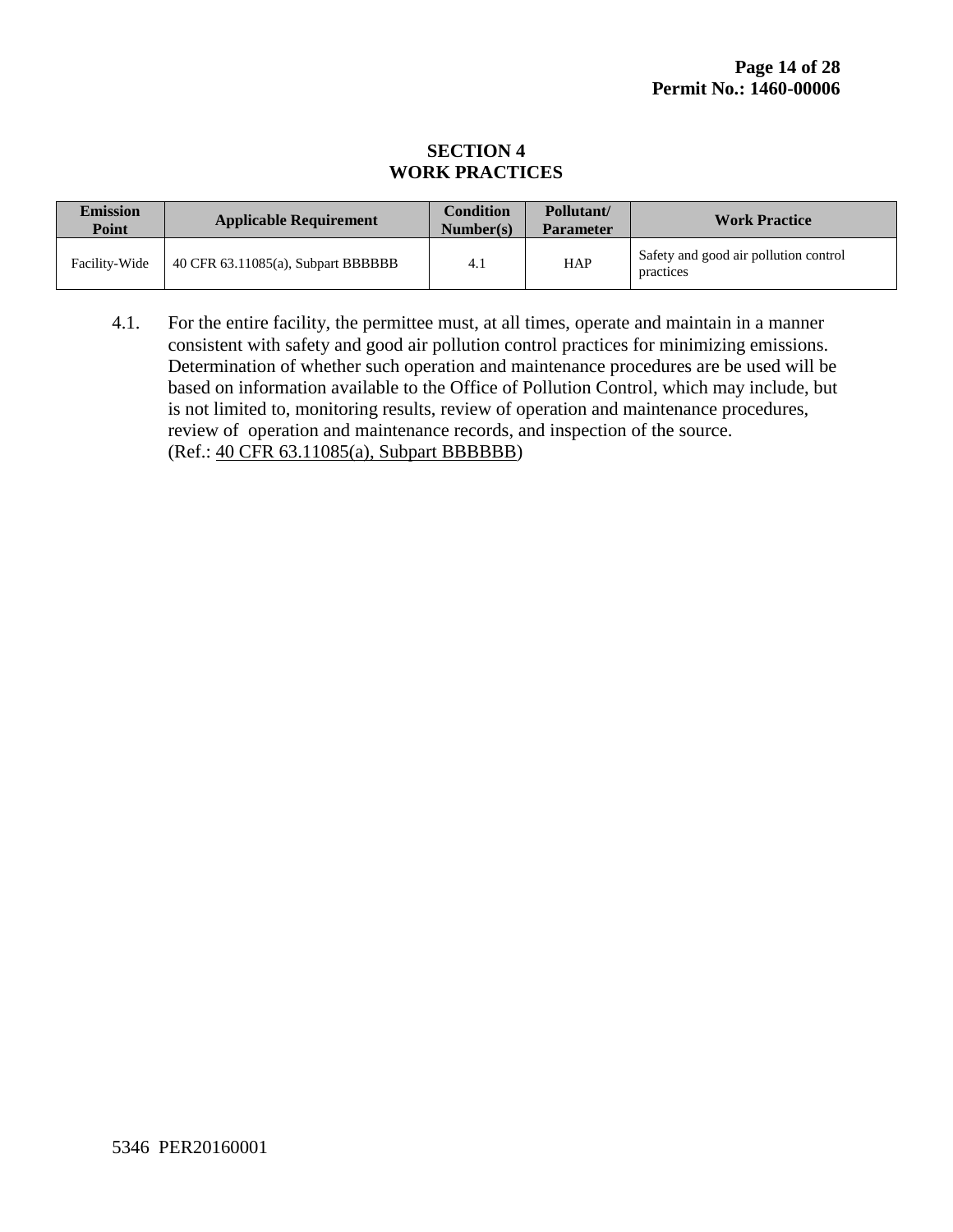| <b>SECTION 5</b>                                 |
|--------------------------------------------------|
| <b>MONITORING AND RECORDKEEPING REQUIREMENTS</b> |

| <b>Emission</b><br>Point                 | <b>Applicable Requirement</b>                                             | <b>Condition</b><br>Number(s) | Pollutant/<br><b>Parameter</b> | <b>Monitoring/Recordkeeping</b><br>Requirement |
|------------------------------------------|---------------------------------------------------------------------------|-------------------------------|--------------------------------|------------------------------------------------|
|                                          | 11 Miss. Admin. Code Pt. 2, R. 2.9.                                       | 5.1                           | Recordkeeping                  | Maintain records for a minimum of 5<br>years.  |
| Facility-Wide                            | 11 Miss. Admin. Code Pt. 2, R. 2.2.B(11).                                 | 5.2                           | Throughput                     | Recordkeeping Requirement                      |
|                                          | 40 CFR 60.502(j), Subpart XX                                              |                               | 5.3<br>Recordkeeping           | Leak Detection Log Book Requirement.           |
|                                          | 40 CFR 63.11089(a), (b), (c), (d),<br><b>Subpart BBBBBB</b>               |                               |                                |                                                |
| $AA-001$<br>$AA-002$<br>AA-006<br>AA-007 | 40 CFR 63.11087(c), 63.11092(e)(1), (e)(2), (f),<br><b>Subpart BBBBBB</b> | 5.4                           |                                | Tank Inspection Requirement.                   |
|                                          | 11 Miss. Admin. Code Pt. 2, R. 2.2.B(11).                                 | <b>HAP</b>                    |                                |                                                |
|                                          | 40 CFR 63.11094(a), Subpart BBBBBB                                        | 5.5                           |                                | Tank Recordkeeping Requirement.                |
|                                          | 40 CFR 63.11094(a), Subpart BBBBBB                                        | 5.6                           | HAP                            | Monitoring Requirement                         |
|                                          | 40 CFR 63.1065, Subpart WW                                                |                               | <b>VOC</b>                     |                                                |
|                                          | 40 CFR 63.11092(g), Subpart BBBBBB                                        | 5.7                           | <b>HAP</b>                     | Performance Test Requirement                   |
|                                          | 40 CFR 63.11092(b)(iii), Subpart BBBBBB                                   | 5.8                           | <b>HAP</b>                     | <b>Monitoring Requirement</b>                  |
|                                          | 40 CFR 60.503, Subpart XX                                                 | 5.9                           | <b>VOC</b>                     | Performance Test Requirement                   |
|                                          | 40 CFR 63.11092(g), Subpart BBBBBB                                        |                               | <b>HAP</b>                     |                                                |
| AA-099                                   | 40 CFR 60.502(e), (f), (g), 60.505(a), (b), Subpart<br>XX                 | 5.10                          | <b>VOC</b>                     | Recordkeeping Requirement                      |
|                                          | 40 CFR 63.11094(b)(1), (2),<br><b>Subpart BBBBBB</b>                      |                               | <b>HAP</b>                     |                                                |
|                                          | 40 CFR 60.505(c), (e), (f), Subpart XX                                    | 5.11                          | <b>VOC</b><br><b>HAP</b>       | Recordkeeping Requirement                      |
|                                          | 40 CFR 63.11094(c), (e), Subpart BBBBBB                                   |                               |                                |                                                |
|                                          | 11 Miss. Admin. Code Pt. 2, R. 2.9.                                       |                               |                                |                                                |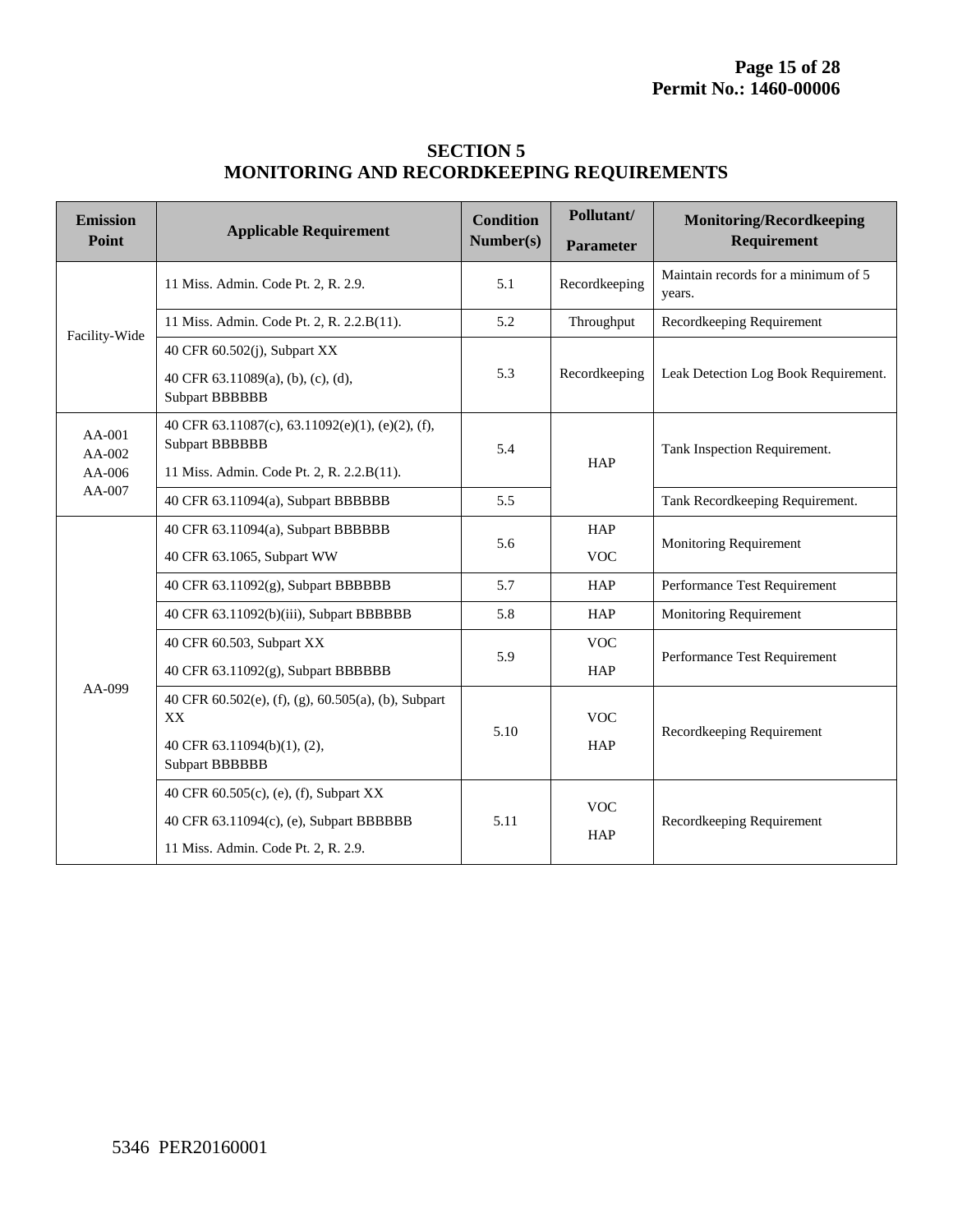- 5.1. The permittee shall retain all required records, monitoring data, supporting information and reports for a period of at least five (5) years from the date of the monitoring sample, measurement, report, or application. Support information includes all calibration and maintenance records, all original strip-chart recordings or other data for continuous monitoring instrumentation, and copies of all reports required by this permit. Copies of such records shall be submitted to the Office of Pollution Control as required by Applicable Rules and Regulations or this permit upon request. (Ref.: 11 Miss. Admin. Code Pt. 2, R. 2.9.)
- 5.2. For the entire facility, the permittee shall demonstrate compliance with Condition 3.3 by maintaining monthly records of the facility's gasoline, diesel, and ethanol throughput. (Ref.: 11 Miss. Admin. Code Pt. 2, R. 2.2.B(11).)
- 5.3. For the entire facility, the permittee shall perform a monthly leak inspection of the vapor collection system, vapor processing system, and each loading rack handling gasoline shall be inspected each calendar month during the loading of gasoline tank trucks for total organic compounds or vapor leaks. Detection methods incorporating sight, sound, or smell are acceptable.

A log book shall be used and shall be signed by the permittee at the completion of each inspection. A section of the log book shall contain a list, summary, or diagram(s) showing the location of all equipment in gasoline service at the facility.

Each detection of a liquid or vapor leak shall be record in the log book. When a leak is detected, an initial attempt at repair shall be made as soon as practicable, but no later than five (5) calendar days after the leak is detected. Repair or replacement of leaking equipment shall be within 15 calendar days after detection of each leak.

Delay of repair of leaking equipment will be allowed if the repair is not feasible within 15 days. The permittee shall provide the reason(s) why the repair was not feasible and the date each repair was completed in the semiannual report.

(Ref.: 40 CFR 60.502(j), Subpart XX; 63.11089(a), (b), (c), (d), Subpart BBBBBB)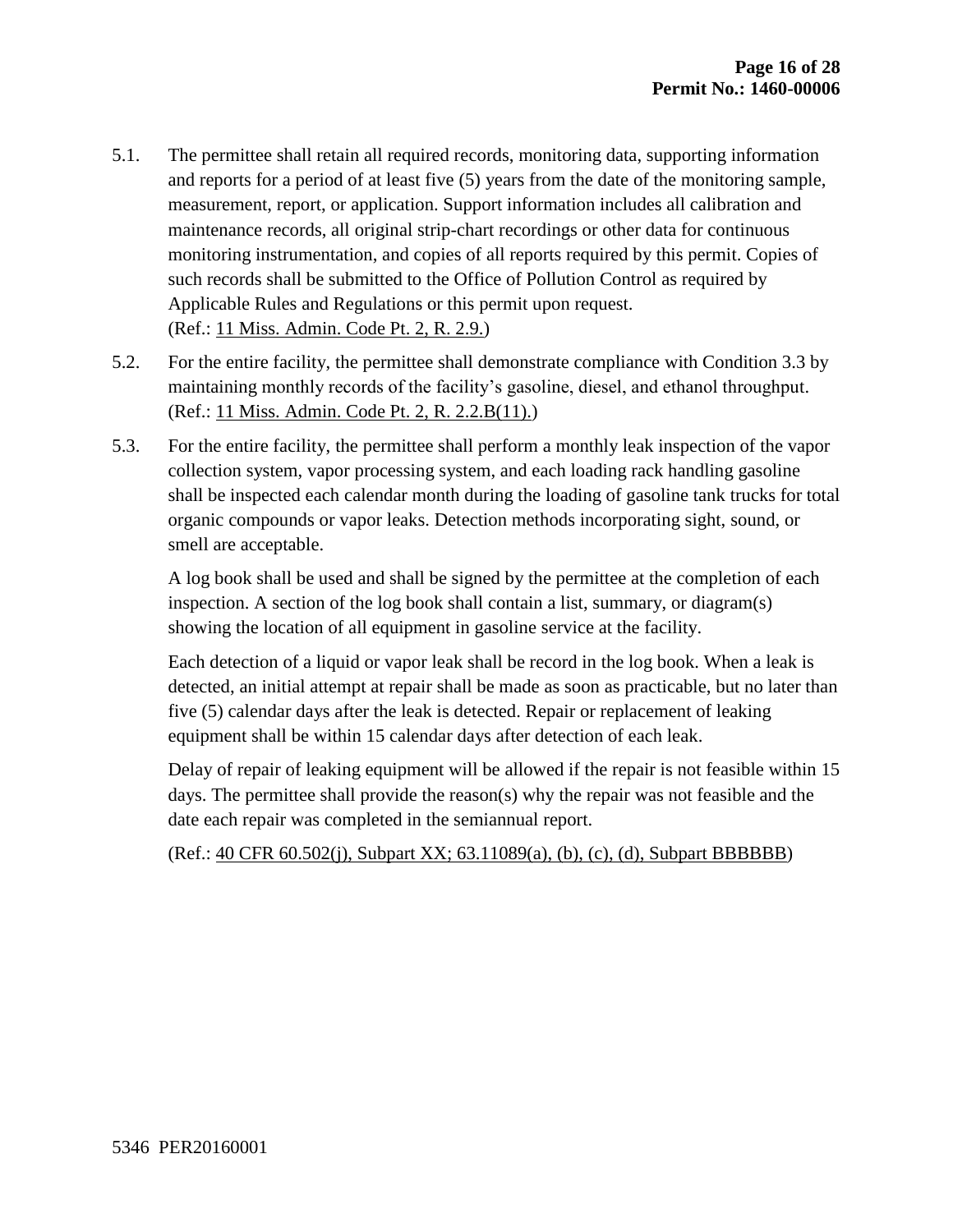- 5.4. For Emission Points AA-001, AA-002, AA-006, and AA-007, the permittee shall demonstrate compliance with Condition 3.7 by complying with the following requirements:
	- a) For Emission Points AA-001 and AA-007, the permittee shall perform inspections of the floating roof system according to the requirements of  $63.1063(c)(1)$ .
	- b) For Emission Points AA-002 and AA-006, the permittee shall perform inspections of the floating roof system according to the requirements of  $63.1063(c)(2)$ .

The permittee shall perform an annual certification for gasoline cargo tanks using EPA Method 27, Appendix A-8, 40 CFR Part 60. The permittee shall conduct the test using a time period (t) for the pressure and vacuum test for five minutes. The initial pressure  $(P_i)$ for the pressure test shall be 460 millimeters (mm) of water (18 inches of water), gauge. The initial vacuum  $(V_i)$  for the vacuum test shall be 150 mm of water (six inches of water), gauge. The maximum allowable pressure and vacuum changes ( $\Delta p$ ,  $\Delta v$ ) for all affected gasoline cargo tanks is three inches of water, or less, in five minutes.

If the gasoline cargo tanks are not owned or operated by the permittee, the permittee is required to acquire a copy of the annual certification from the owner or operator of the gasoline cargo tank. The documentation shall be kept on file at the terminal in a permanent form for inspection by Office of Pollution Control employees during the course of a site visit.

(Ref.: 40 CFR 63.11087(c), 63.11092(e)(1), (e)(2), (f), Subpart BBBBBB; 11 Miss. Admin. Code Pt. 2, R. 2.2 B(11).)

5.5. For Emission Points AA-001, AA-002, AA-006, AA-007, the permittee shall demonstrate compliance with Condition 3.7 by keeping records specified in 63.1065. (Ref.: 40 CFR 63.11094(a), Subpart BBBBBB)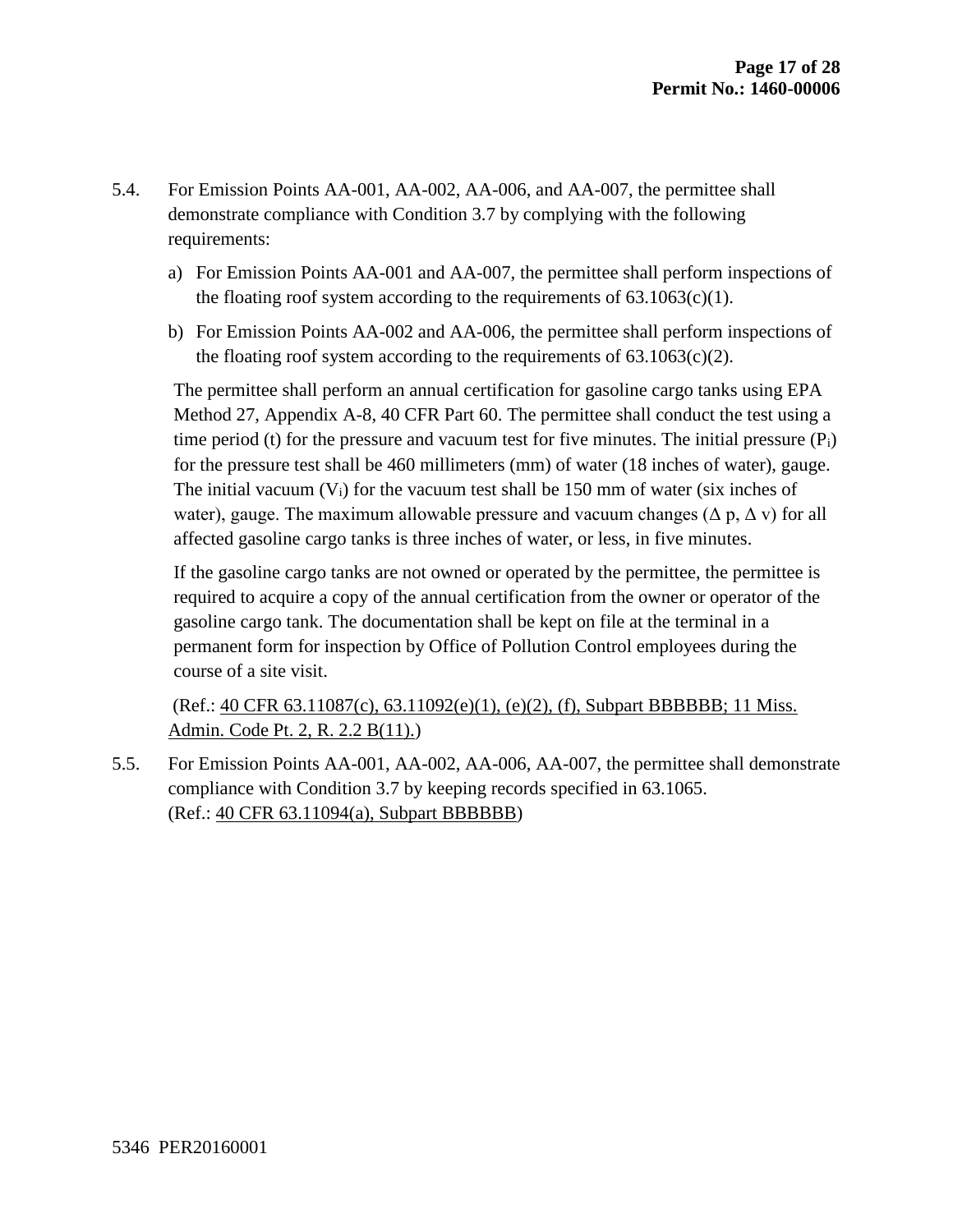- 5.6. For Emission Points AA-001, AA-002, AA-006, AA-007, the permittee shall keep the following records:
	- a) A record shall be kept of the dimensions of the storage vessel, an analysis of the capacity of the storage vessel, and an identification of the liquid stored. The records shall be kept as long as liquid is stored.
	- b) Inspection results required by Condition 5.4 shall be recorded and kept for at least five (5) years. If the floating roof passes inspection, a record shall be kept that includes the information in (1) and (2) of this condition. If the floating roof fails the inspection, a record shall be kept that includes the information in  $(1)$ ,  $(2)$ ,  $(3)$ ,  $(4)$ , and (5) of this condition.
		- 1) Identification of the storage vessel that was inspected.
		- 2) The date of the inspection.
		- 3) A description of all inspection failures.
		- 4) A description of all repairs and the dates they were made.
		- 5) The date the storage vessel was removed from service, if applicable.

A record shall be kept of external floating roof seal gap measurements, including the raw data obtained and any calculations performed.

- c) The permittee shall keep a record of the date when a floating roof is set on its legs or other support devices. The owner or operator shall also keep a record of the date when the roof was refloated, and the record shall indicate whether the process of refloating was continuous. These records shall be kept for at least five (5) years.
- d) The permittee who elects to use an extension in accordance with  $63.1063(e)(2)$  or  $63.1063(c)(2)(iv)(B)$  shall keep the documentation required by those paragraphs for at least five (5) years.

Records shall be kept in such a manner that they can be readily accessed within 24 hours. Records may be kept in hard copy or computer-readable form including, but not limited to, on paper, microfilm, computer, floppy disk, magnetic tape, or microfiche.

(Ref.:40 CFR 63.11094(a), Subpart BBBBBB; 40 CFR 63.1065, Subpart WW)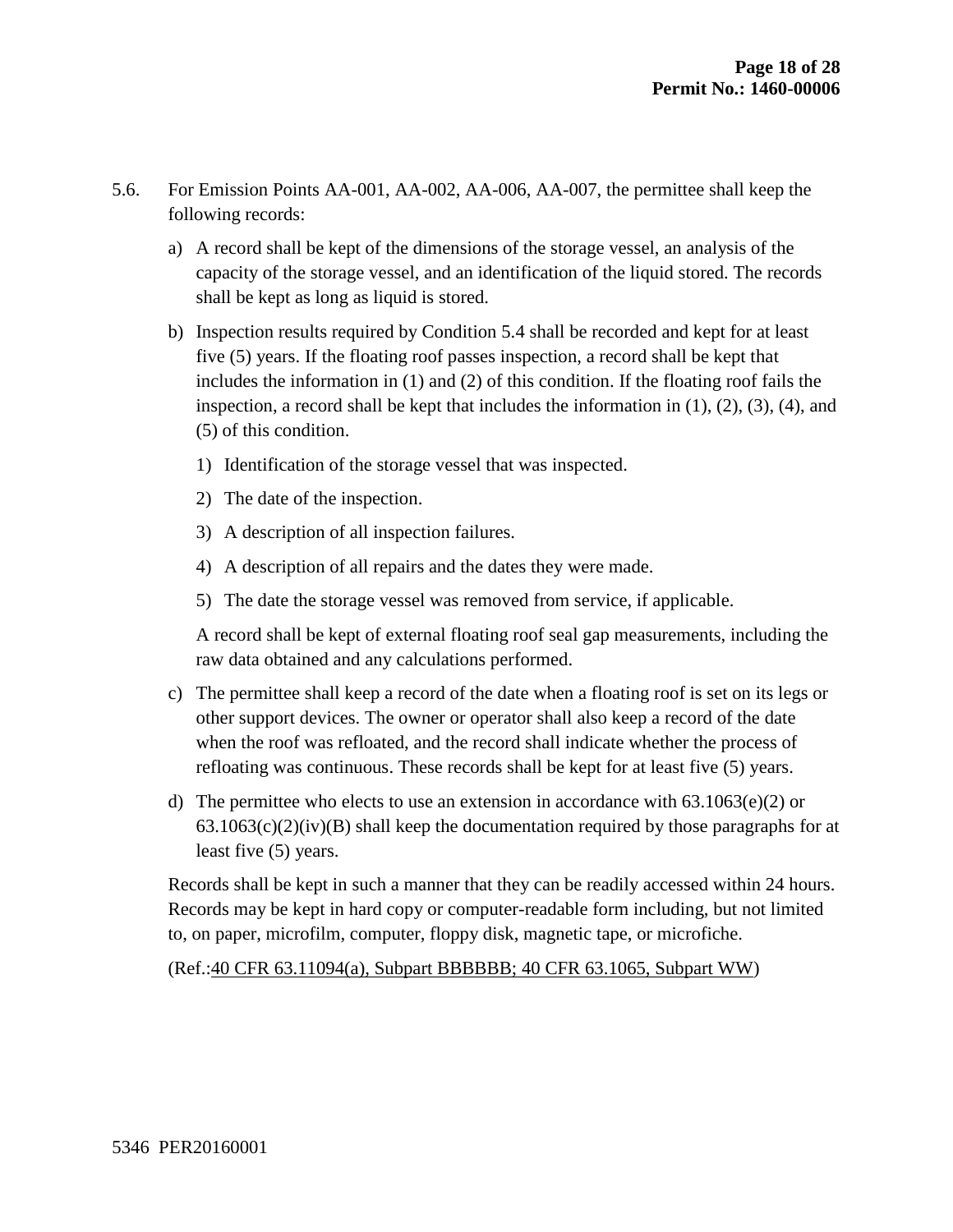5.7. For Emission Point AA-099, the permittee shall keep records of the occurrence and duration of each malfunction of operation (i.e., process equipment) or the air pollution control and monitoring equipment. Records of actions taken during periods of malfunction to minimize emissions in accordance with Condition 4.1, including corrective actions to restore malfunctioning process and air pollution control and monitoring equipment to its normal or usual manner of operation.

#### (Ref.: 40 CFR 63.11094(g), Subpart BBBBBB)

- 5.8. For Emission Point AA-099, the permittee shall monitor the operation of the system using one of the following methods:
	- a) A continuous parameter monitoring system capable of measuring temperature shall be installed in the firebox or in the ductwork immediately downstream from the firebox in a position before any substantial heat exchange occurs.
	- b) As an alternative, the permittee may choose to meet the following requirements:
		- 1) The presence of a thermal oxidation system pilot flame shall be monitored using a heat-sensing device, such as an ultraviolet beam sensor or a thermocouple, installed in proximity of the pilot light, to indicate the presence of a flame. The heat-sensing device shall send a positive parameter value to indicate that the pilot flame is on, or a negative parameter value to indicate that the pilot flame is off.
		- 2) Develop and submit to the Office of Pollution Control a monitoring and inspection plan that describes the permittee's approach for meeting the requirements below.
			- i. The thermal oxidation system shall be equipped to automatically prevent gasoline loading operations from beginning at any time that the pilot flame is absent.
			- ii. The permittee shall verify, during each day of operation of the loading rack, the proper operation of the assist-air blower and the vapor line valve. Verification shall be through visual observation, or through an automated alarm or shutdown system that monitors system operation. A manual or electronic record of the start and end of a shutdown event may be used.
		- iii. The permittee shall perform semi-annual preventive maintenance inspections of the thermal oxidation system, including the automated alarm or shutdown system for those units so equipped, according to the recommendations of the manufacturer of the system.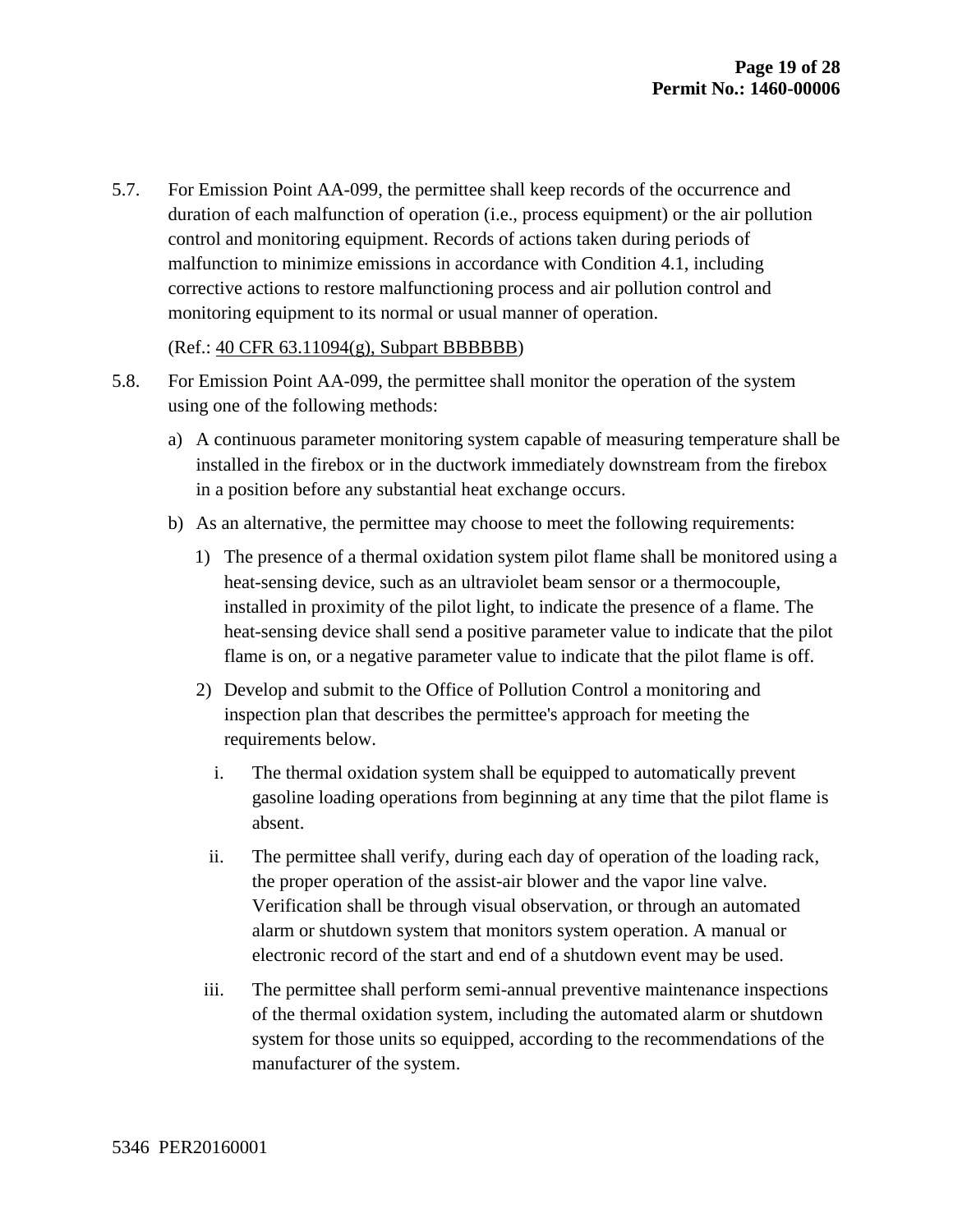- iv. The monitoring plan developed in accordance with this condition shall specify conditions that would be considered malfunctions of the thermal oxidation system during the inspections or automated monitoring performed in accordance with (ii) and (iii) of this condition, describe specific corrective actions that will be taken to correct any malfunction, and define what the owner or operator would consider to be a timely repair for each potential malfunction.
- v. The permittee shall document any system malfunction, as defined in the monitoring and inspection plan, and any activation of the automated alarm or shutdown system with a written entry into a log book or other permanent form of record. Such record shall also include a description of the corrective action taken and whether such corrective actions were taken in a timely manner, as defined in the monitoring and inspection plan, as well as an estimate of the amount of gasoline loaded during the period of the malfunction.
- vi. Monitoring an alternative operating parameter or a parameter of a vapor processing system other than those listed in (a) and (b) of this condition will be allowed upon demonstrating to the Office of Pollution Control's satisfaction that the alternative parameter demonstrates continuous compliance with the emission standard in Condition 3.10.

#### (Ref.: 40 CFR 63.11092(b)(iii), Subpart BBBBBB)

5.9. For Emission Point AA-099, the permittee shall conduct performance tests required in 60.8. The permittee shall use reference methods and procedures the test methods in appendix A of Subpart XX or other method and procedures as specified in Subpart XX, except as provided in 60.8(b). The three-run requirement of 60.8(f) does not apply to Subpart XX.

Immediately before the performance test required to determine compliance with Condition 3.9 and Condition 3.10, the permittee shall use Method 21 to monitor for leakage of vapor all potential sources in the terminal's vapor collection system equipment while a gasoline tank truck is being loaded. The permittee shall repair all leaks with readings of 10,000 ppm (as methane) or greater before conducting the performance test.

The permittee shall determine compliance with the standards in Condition 3.6 as follows:

a) The performance test shall be 6 hours long during which at least 300,000 liters (79,252 gallons) of gasoline is loaded. If this is not possible, the test may be continued the same day until 300,000 liters (79,252 gallons) of gasoline is loaded or the test may be resumed the next day with another complete 6-hour period. In the latter case, the 300,000-liter (79,252 gallons) criterion need not be met. However, as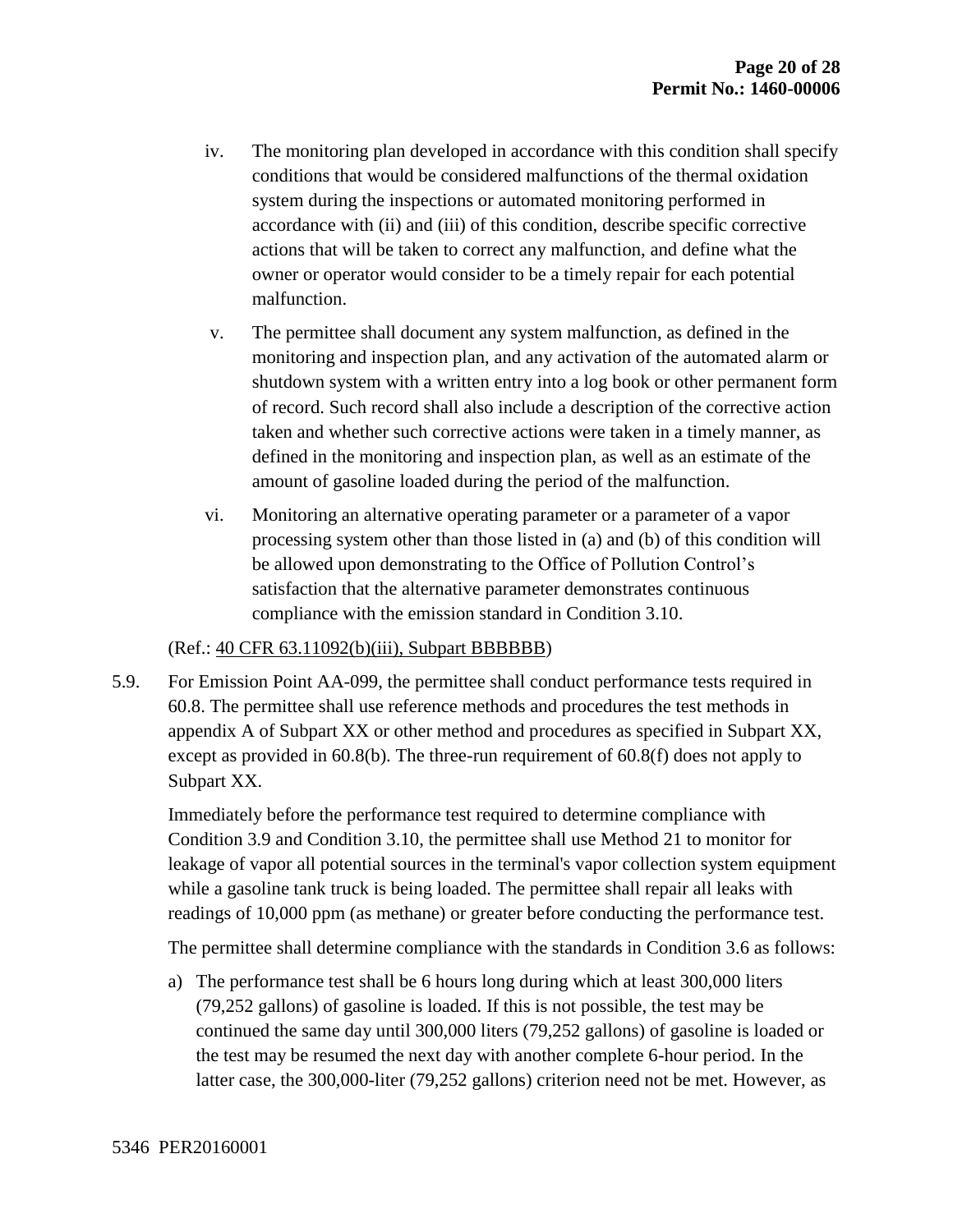much as possible, testing should be conducted during the 6-hour period in which the highest throughput normally occurs.

- b) If the vapor processing system associated with Emission Point AA-099 is intermittent in operation, the performance test shall begin at a reference vapor holder level and shall end at the same reference point. The test shall include at least two startups and shutdowns of the vapor processor. If this does not occur under automatically controlled operations, the system shall be manually controlled.
- c) The emission rate of total organic compounds shall be computed using the following equation, 60.503(d)(3):

$$
E = K \sum_{i=1}^{n} (V_{esi} C_{ei}) / (L10^6)
$$

where:

 $E =$  emission rate of total organic compounds, mg/liter of gasoline loaded.

 $V_{\text{esi}}$  = volume of air-vapor mixture exhausted at each interval "i", scm.

 $C_{ei}$  = concentration of total organic compounds at each interval "i", ppm.

 $L =$  total volume of gasoline loaded, liters.

 $n =$  number of testing intervals.

 $i =$  emission testing interval of 5 minutes.

K = density of calibration gas, 1.83 x  $10^6$  for propane and 2.41 x  $10^6$ for butane, mg/scm.

- d) The performance test shall be conducted in intervals of 5 minutes. For each interval "i", readings from each measurement shall be recorded, and the volume exhausted  $(V_{\text{esi}})$  and the corresponding average total organic compounds concentration  $(C_{\text{ei}})$ shall be determined. The sampling system response time shall be considered in determining the average total organic compounds concentration corresponding to the volume exhausted.
- e) The following methods shall be used to determine the volume  $(V_{\text{esi}})$  air-vapor mixture exhausted at each interval:
	- 1) Method 2B shall be used for combustion vapor processing systems.
	- 2) Method 2A shall be used for all other vapor processing systems.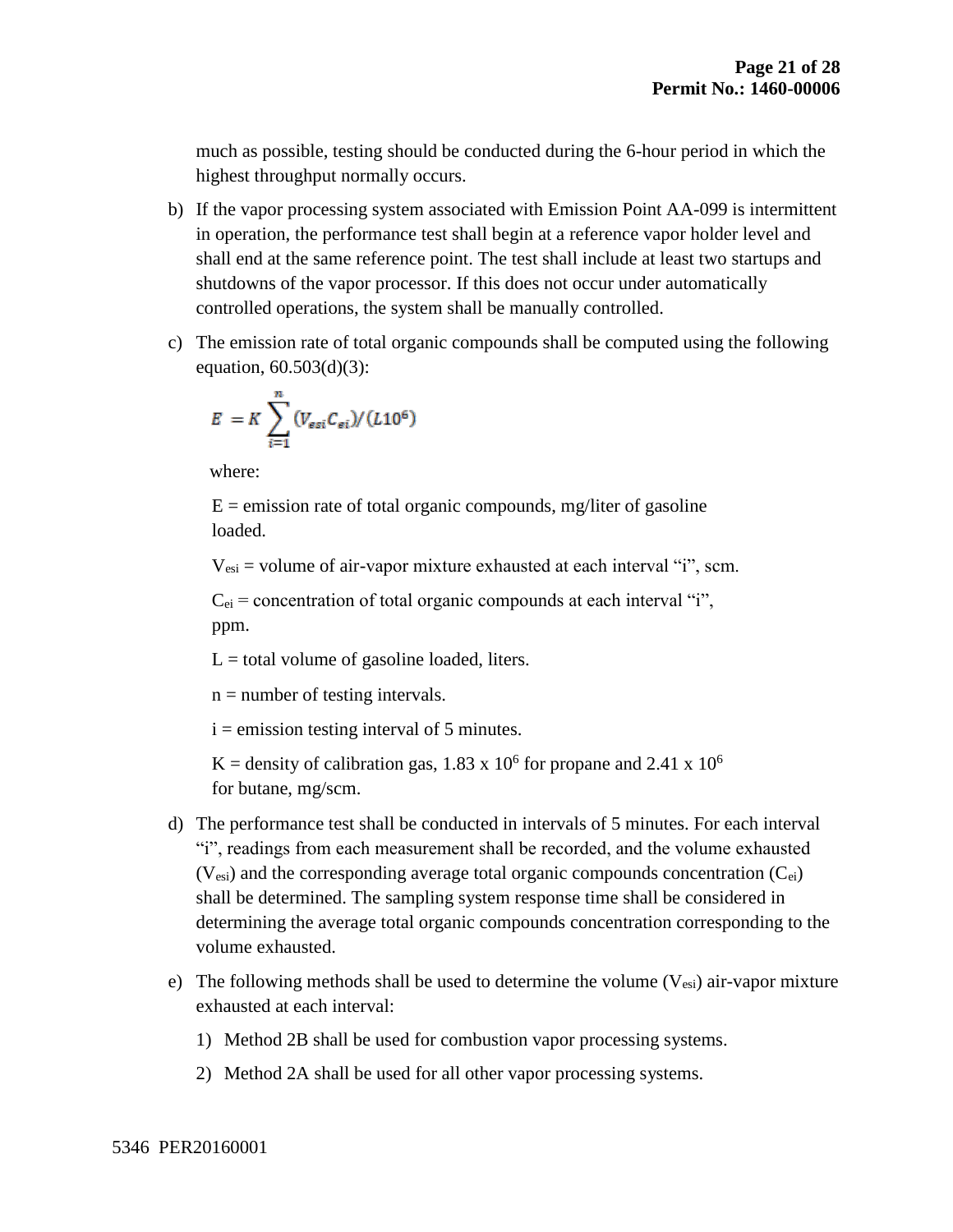- f) Method 25A or 25B shall be used for determining the total organic compounds concentration  $(C_{ei})$  at each interval. The calibration gas shall be either propane or butane. The permittee may exclude the methane and ethane content in the exhaust vent by any method (e.g., Method 18) approved by the Office of Pollution Control.
- g) To determine the volume (L) of gasoline dispensed during the performance test period at all loading racks whose vapor emissions are controlled by the processing system being tested, terminal records or readings from gasoline dispensing meters at each loading rack shall be used.

The performance test requirements of (a) through (g) do not apply to flares defined in 60.501 and meeting the requirements in 60.18(b) through (f). The permittee shall demonstrate that the flare and associated vapor collection system is in compliance with the requirements in 60.18(b) through (f) and Condition 3.9.

The permittee shall demonstrate compliance with the emission limitations of Condition 3.8 on the vapor combustion unit by stack testing. A stack test shall be conducted once every five years within the first eighteen (18) months after issuance.

The permittee shall submit a written test protocol at least thirty (30) days prior to the intended test date(s) to ensure that all test methods and procedures are acceptable to Office of Pollution Control. Also, the permittee shall notify the Office of Pollution Control in writing at least ten (10) days prior to the test so that an observer may be afforded the opportunity to witness the test.

The permittee shall determine compliance with the gauge pressure standard in Condition 3.10 as follows:

- h) A pressure measurement device (liquid manometer, magnehelic gauge, or equivalent instrument), capable of measuring up to 500 mm of water gauge pressure with  $\pm 2.5$ mm of water precision, shall be calibrated and installed on the terminal's vapor collection system at a pressure tap located as close as possible to the connection with the gasoline tank truck.
- i) During the performance test, the pressure shall be recorded every 5 minutes while a gasoline truck is being loaded; the highest instantaneous pressure that occurs during each loading shall also be recorded. Every loading position must be tested at least once during the performance test.

(Ref.: 40 CFR 60.503, Subpart XX; 40 CFR 63.11092(g), Subpart BBBBBB)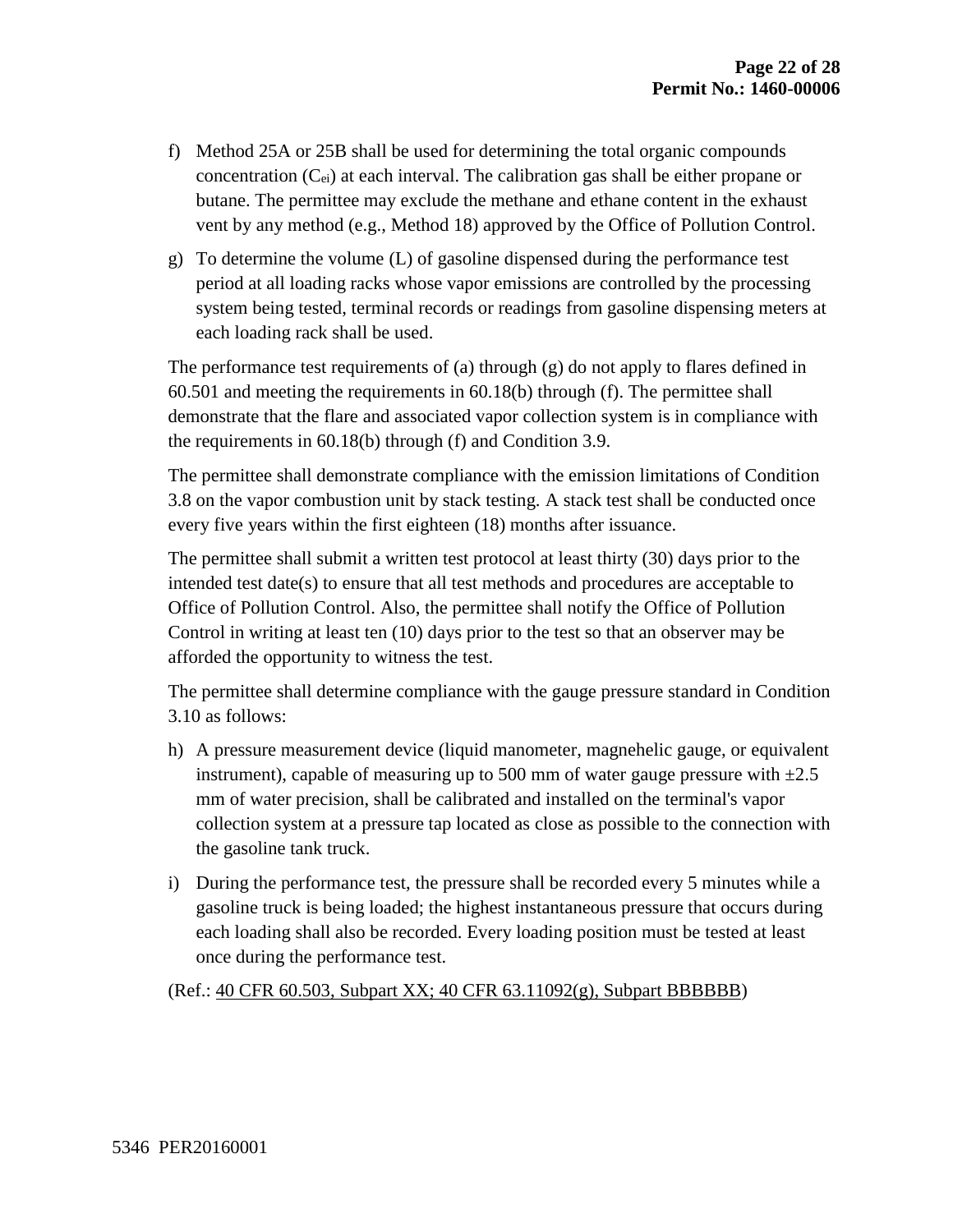- 5.10. For Emission Point AA-099, the permittee shall ensure loadings of liquid product into gasoline tank trucks shall be limited to vapor-tight gasoline tank trucks using the following procedures:
	- a) The permittee shall keep the records of the test results for each gasoline cargo tank loading at the facility. The documentation file shall be kept at the terminal in a permanent form available for inspection. The documentation file for each gasoline tank truck shall be updated at least once per year to reflect current test results as determined by Method 27. This documentation shall include, as a minimum, the following information:
		- 1) Test title: Gasoline Delivery Tank Pressure Test—EPA Reference Method 27.
		- 2) Tank owner and address.
		- 3) Tank identification number.
		- 4) Testing location and date.
		- 5) Tester name and signature.
		- 6) Witnessing inspector, if any: Name, Signature, and affiliation.
		- 7) Vapor tightness repair: Nature of repair work and when performed in relation to vapor tightness testing.
		- 8) Test results: Test pressure; pressure or vacuum change in five (5) minutes, mm of water (average for 2 runs); time period of test; number of leaks found with instrument; and leak definition.
	- b) The permittee shall require the tank identification number to be recorded as each gasoline tank truck is loaded at the facility.
	- c) The permittee shall cross-check each tank identification number obtained in (b) of this condition with the file of tank vapor tightness documentation within 2 weeks after the corresponding tank is loaded, unless either of the following conditions is maintained:
		- 1) If less than an average of one gasoline tank truck per month over the last 26 weeks is loaded without vapor tightness documentation then the documentation cross-check shall be performed each quarter; or
		- 2) If less than an average of one gasoline tank truck per month over the last 52 weeks is loaded without vapor tightness documentation then the documentation cross-check shall be performed semiannually.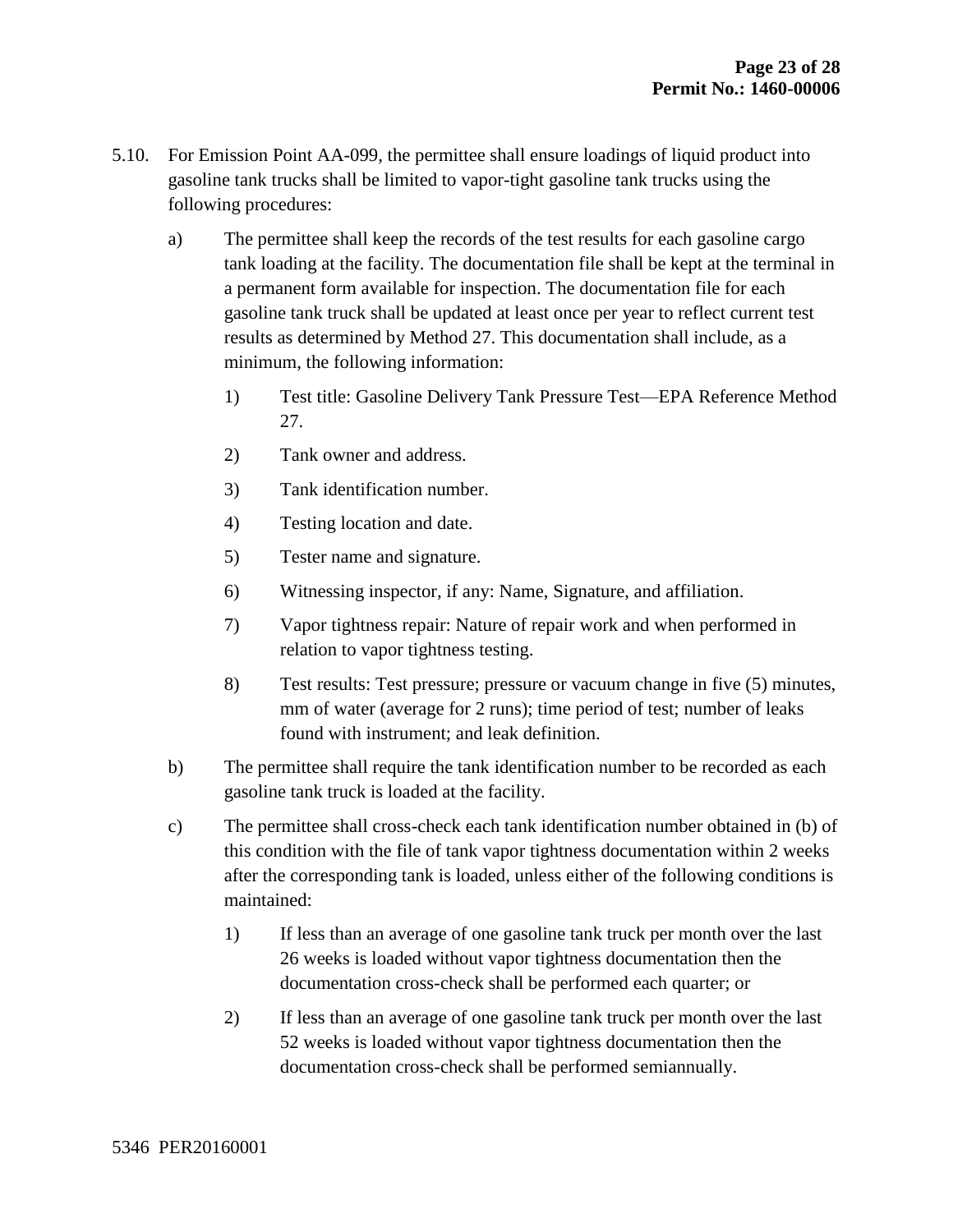- d) If either the quarterly or semiannual cross-check provided in  $c(1)$  or  $c(2)$  of this condition reveals that these conditions were not maintained, the source must return to biweekly monitoring until such time as these conditions are again met.
- e) The permittee shall notify the owner or operator of each non-vapor-tight gasoline tank truck loaded at the facility within 1 week of the documentation cross-check in (c) of this condition.
- f) The permittee shall take steps assuring that the non-vapor-tight gasoline tank truck will not be reloaded at the facility until vapor tightness documentation for that tank is obtained.
- g) Alternate procedures to those described in (a) through (e) of this condition for limiting gasoline tank truck loadings may be used upon application to, and approval by the Office of Pollution Control.

The permittee shall act to assure that loadings of gasoline tank trucks at the facility are made only into tanks equipped with vapor collection equipment that is compatible with the terminal's vapor collection system. The permittee shall act to assure that the terminal's and the tank truck's vapor collection systems are connected during each loading of a gasoline tank truck at the facility. The permittee can accomplish this by training drivers on the hookup procedures and posting signs that visually remind the drivers of those procedures.

#### (Ref.: 40 CFR 60.502(e), (f), (g), 60.505(a), (b), Subpart XX; 40 CFR 63.11094(b)(1), (2), Subpart BBBBBB)

- 5.11. For Emission Point AA-099, the permittee shall keep each monthly leak inspection required under Condition 5.3 on file at the facility for at least 5 years per Condition 5.1. Inspection records shall include, as a minimum, the following information:
	- a) Date of inspection.
	- b) Findings of the inspection. May indicate no leaks discovered. If a leak is discovered:
		- 1) The equipment type and identification number.
		- 2) The nature of the leak (i.e., vapor or liquid) and the method of detection (i.e., sight, sound, or smell).
		- 3) The date the leak was detected and the date of each attempt to repair the leak.
		- 4) Repair methods applied in each attempt to repair the leak.
		- 5) "Repair delayed" and the reason for the delay if the leak is not repaired within 15 calendar days after discovery of the leak.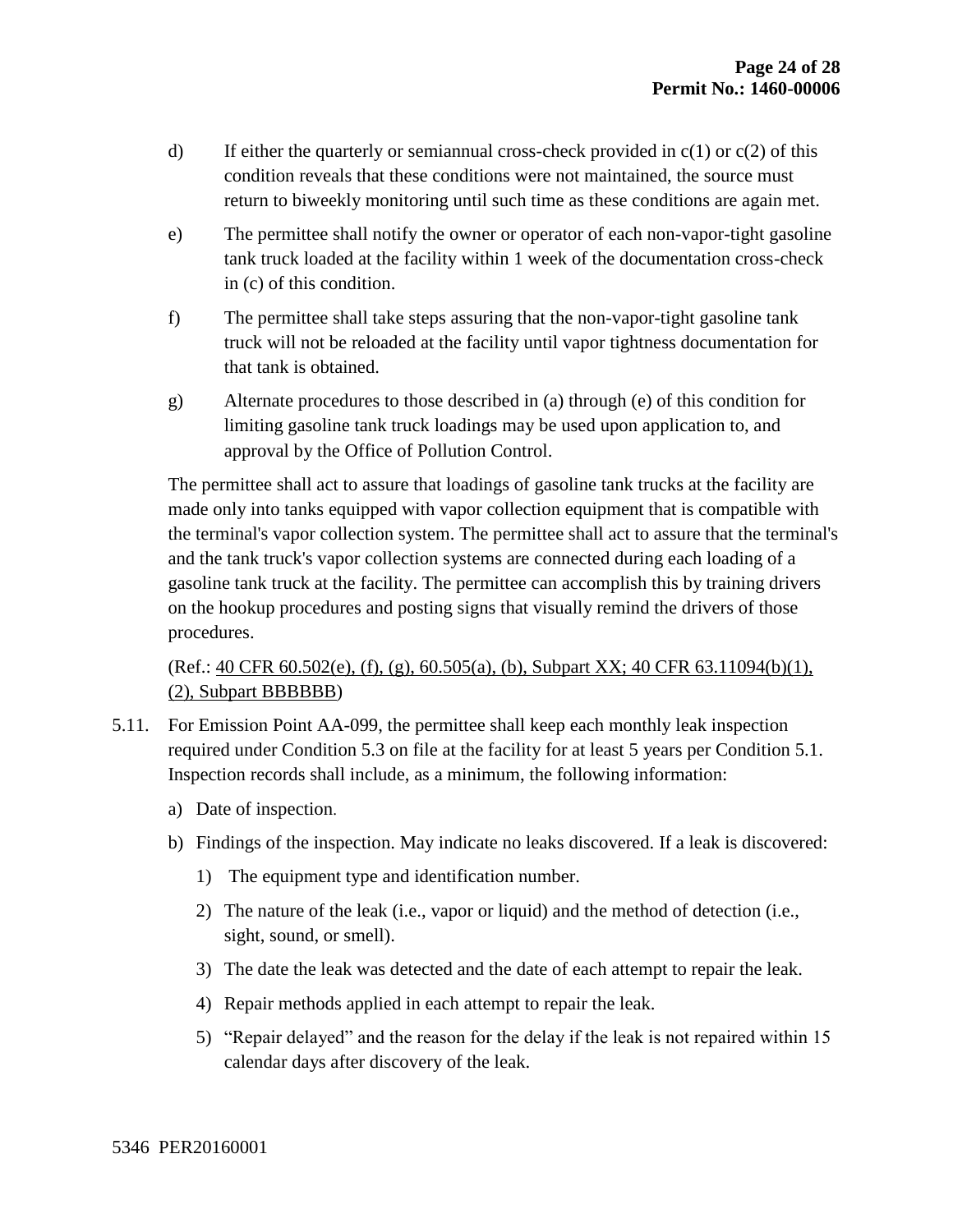- 6) The expected date of successful repair of the leak if the leak is not repaired within 15 days.
- 7) The date of successful repair of the leak.
- c) Inspector name and signature.

As an alternative to keeping records at the facility of each gasoline cargo tank test result as required in Condition 5.10, and keeping each monthly leak inspection on file at the facility for at least 5 years, the permittee may comply with the requirements in either of the following:

- d) An electronic copy of each record is instantly available at the terminal. The copy of each record is an exact duplicate image of the original paper record with certifying signatures. The Office of Pollution Control is notified in writing that each terminal using this alternative is in compliance with  $60.505(e)(1)$ .
- e) For facilities that utilize a terminal automation system to prevent gasoline cargo tanks that do not have valid cargo tank vapor tightness documentation from loading (*e.g.,* via a card lock-out system), a copy of the documentation is made available (*e.g.,* via facsimile) for inspection by Office of Pollution Control employees during the course of a site visit, or within a mutually agreeable time frame. The copy of each record is an exact duplicate image of the original paper record with certifying signatures. The Office of Pollution Control shall be notified in writing that each terminal using this alternative is in compliance with 60.505(e)(2).

The permittee shall keep records of all replacements or additions of components performed on an existing vapor processing system for at least three (3) years.

(Ref.: 40 CFR 60.505(c), (e), (f), Subpart XX; 40 CFR 63.11094(c), (e), Subpart BBBBBB; 11 Miss. Admin. Code Pt. 2, R. 2.9.)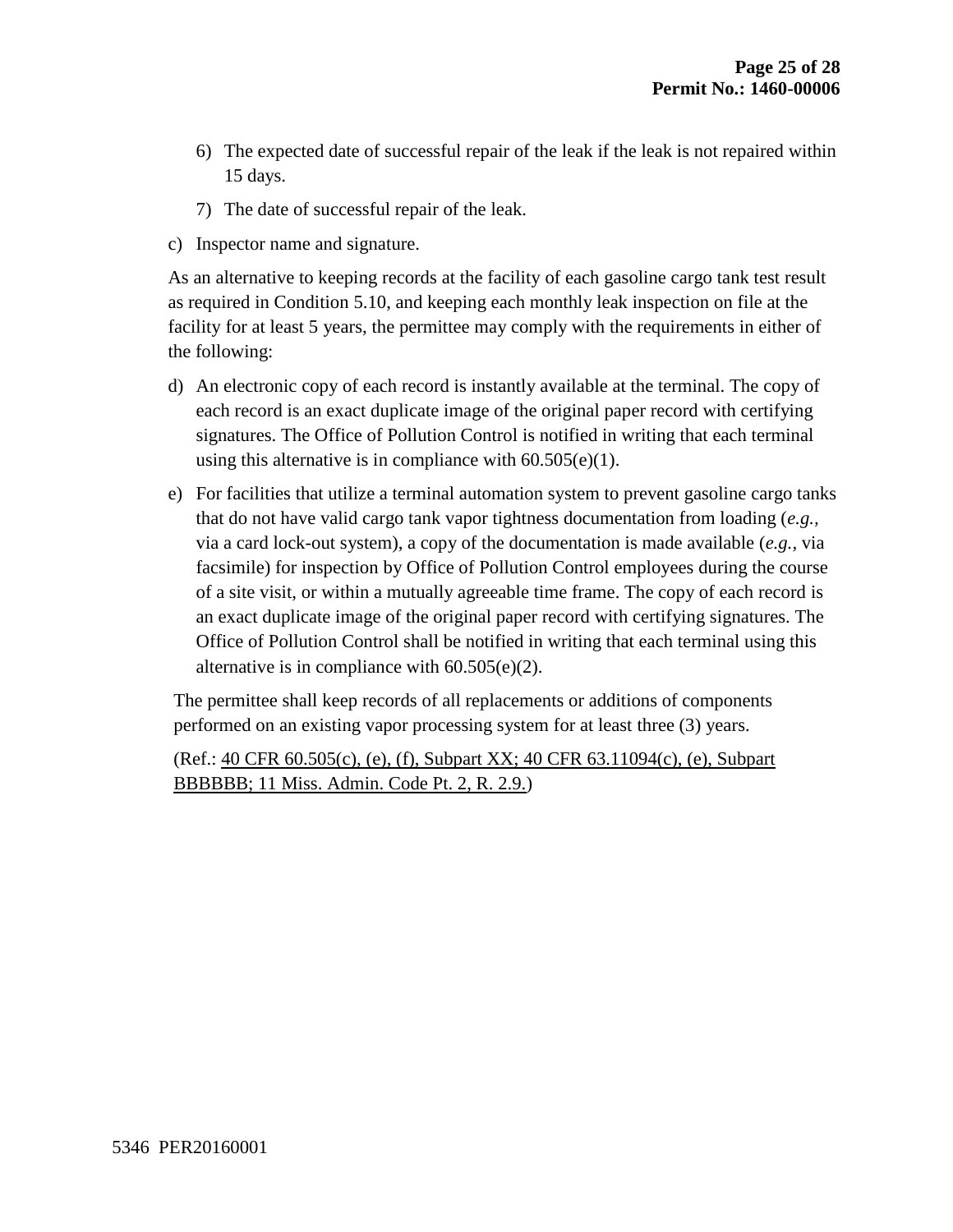| <b>Emission</b><br>Point                               | <b>Applicable Requirement</b>                               | <b>Condition</b><br>Number(s) | <b>Reporting Requirement</b>                                                     |  |
|--------------------------------------------------------|-------------------------------------------------------------|-------------------------------|----------------------------------------------------------------------------------|--|
| Facility-Wide                                          | 11 Miss. Admin. Code Pt. 2, R. 2.2.B(11).                   | 6.1                           | Report permit deviations within five (5) working days.                           |  |
|                                                        | 11 Miss. Admin. Code Pt. 2, R. 2.2.B(11).                   | 6.2                           | Submit certified semiannual monitoring report.                                   |  |
|                                                        | 40 CFR 63.11095(a), Subpart BBBBBB                          |                               |                                                                                  |  |
|                                                        | 11 Miss. Admin. Code Pt. 2, R. 2.2.B(11).                   | 6.3                           | All documents submitted to MDEO shall be certified by a<br>Responsible Official. |  |
|                                                        | 40 CFR 63.11095(b), (c), (d),<br>Subpart BBBBBB             | 6.4                           | <b>Reporting Requirement</b>                                                     |  |
| $AA-001$<br>$AA-002$<br>$AA-006$<br>$AA-007$<br>AA-099 | 40 CFR $63.11096(a)(1)$ , $(2)$ , $(3)$ ,<br>Subpart BBBBBB | 6.5                           | <b>Reporting Requirement</b>                                                     |  |

#### **SECTION 6 REPORTING REQUIREMENTS**

- 6.1. Except as otherwise specified herein, the permittee shall report all deviations from permit requirements, including those attributable to upsets, the probable cause of such deviations, and any corrective actions or preventive measures taken. Said report shall be made within five (5) working days of the time the deviation began. (Ref.: 11 Miss. Admin. Code Pt. 2, R. 2.2.B(11).)
- 6.2. Except as otherwise specified herein, the permittee shall submit a certified semiannual synthetic minor monitoring report. The reporting periods will be from January 1 through June 30 and from July 1 through December 31. The semiannual synthetic minor monitoring report shall be postmarked no later than  $31<sup>st</sup>$  of January or the  $31<sup>st</sup>$  of July for the preceding semiannual reporting period. This report shall address any required monitoring specified in the permit. All instances of deviations from permit requirements must be clearly identified in the report. Where no monitoring data is required to be reported and/or there are no deviations to report, the report shall contain the appropriate negative declaration.

(Ref.: 11 Miss. Admin. Code Pt. 2, R. 2.2.B(11).)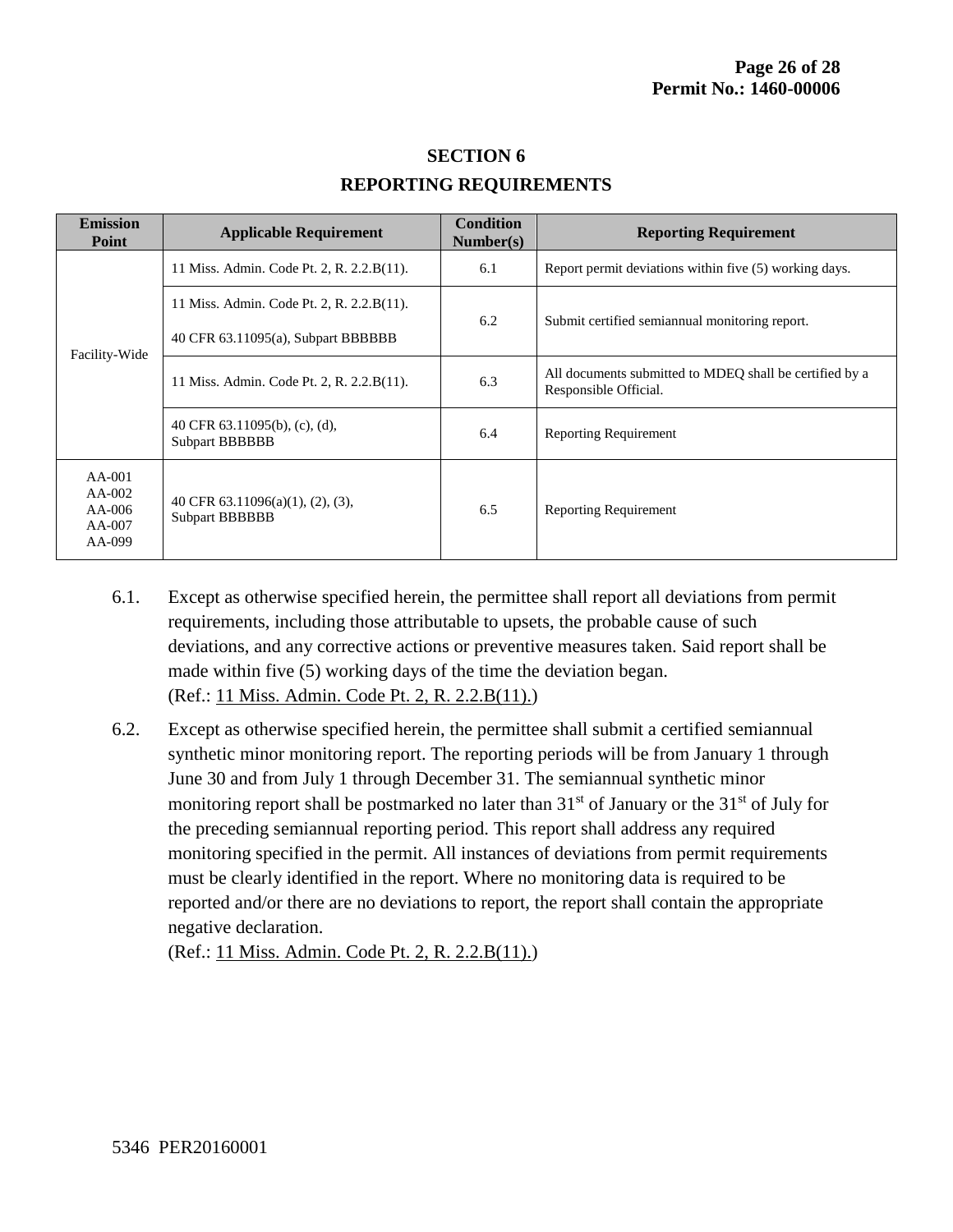6.3. Any document required by this permit to be submitted to MDEQ shall contain a certification signed by a responsible official stating that, based on information and belief formed after reasonable inquiry, the statements and information in the document are true, accurate and complete.

(Ref.: 11 Miss. Admin. Code Pt. 2, R. 2.2.B(11).)

- 6.4. For the entire facility, the permittee shall submit an excess emissions report to the Office of Pollution Control at the time the semiannual compliance report is submitted. Excess emissions events under Subpart BBBBBB, and the information to be included in the excess emissions report, are specified in the following:
	- a) Each instance of a non-vapor-tight gasoline cargo tank loading at the facility in which the owner or operator failed to take steps to assure that such cargo tank would not be reloaded at the facility before vapor tightness documentation for that cargo tank was obtained.
	- b) Each reloading of a non-vapor-tight gasoline cargo tank at the facility before vapor tightness documentation for that cargo tank is obtained by the facility in accordance with Condition 5.10.
	- c) Each exceedance or failure to maintain, as appropriate, the monitored operating parameter value determined under 63.11092(b). The report shall include the monitoring data for the days on which exceedances or failures to maintain have occurred, and a description and timing of the steps taken to repair or perform maintenance on the vapor collection and processing systems.
	- d) Each instance in which malfunctions discovered during the monitoring and inspections required under  $(63.11092(b)(1)(i)(B)(2)$  and  $(b)(1)(iii)(B)(2)$  were not resolved according to the necessary corrective actions described in the monitoring and inspection plan. The report shall include a description of the malfunction and the timing of the steps taken to correct the malfunction.
	- e) For each occurrence of an equipment leak for which no repair attempt was made within 5 days or for which repair was not completed within 15 days after detection:
		- 1) The date on which the leak was detected.
		- 2) The date of each attempt to repair the leak.
		- 3) The reasons for the delay of repair.
		- 4) The date of successful repair.